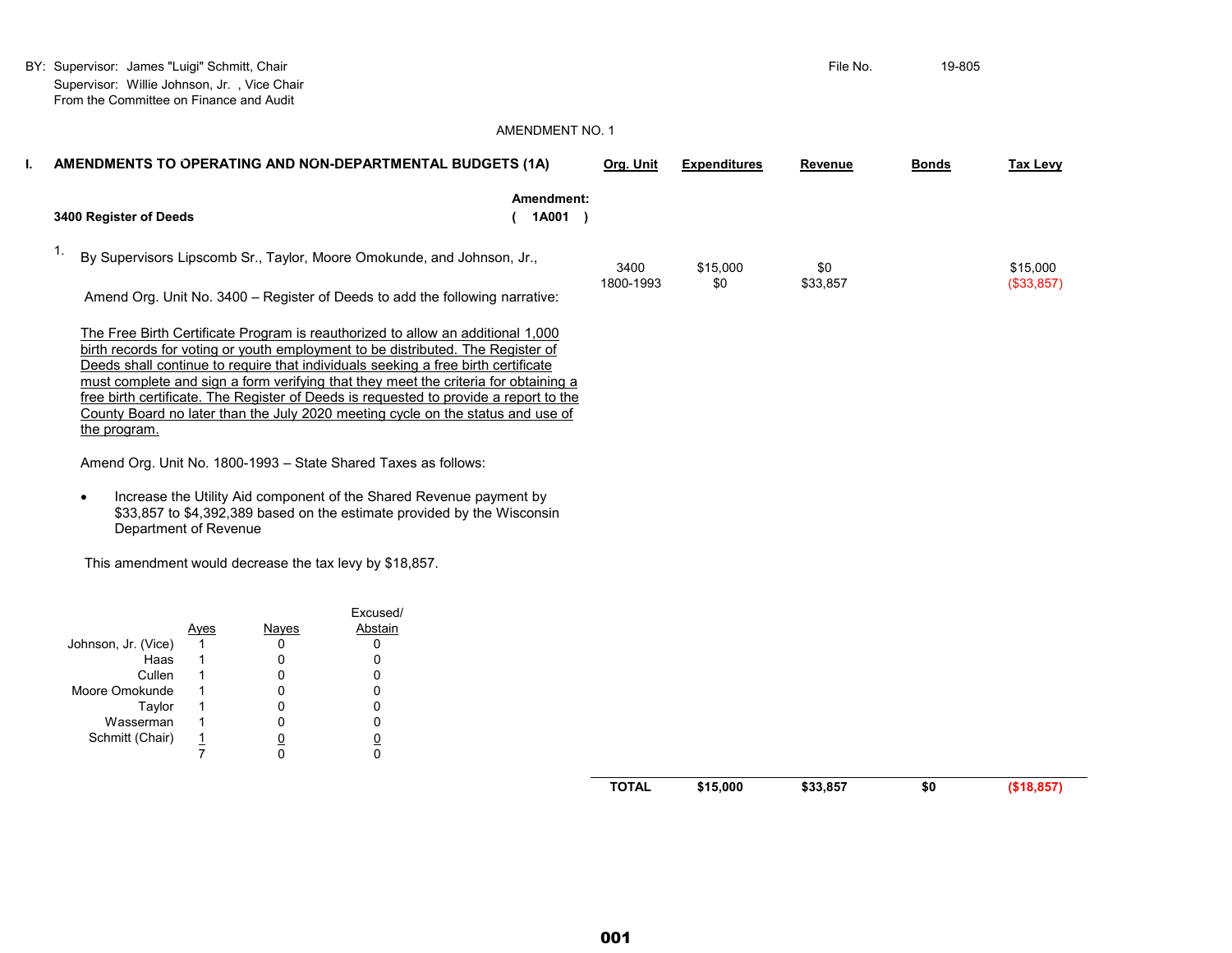| AMENDMENTS TO OPERATING AND NON-DEPARTMENTAL BUDGETS (1A)                                                                                                                                                                                                                                                                                                                                                                                           |                       | Org. Unit                | <b>Expenditures</b> | Revenue | <b>Bonds</b> | <b>Tax Levy</b> |
|-----------------------------------------------------------------------------------------------------------------------------------------------------------------------------------------------------------------------------------------------------------------------------------------------------------------------------------------------------------------------------------------------------------------------------------------------------|-----------------------|--------------------------|---------------------|---------|--------------|-----------------|
| <b>LAND SALES &amp; OTHER ONE-TIME REVENUES</b>                                                                                                                                                                                                                                                                                                                                                                                                     | Amendment:<br>1A002 ) |                          |                     |         |              |                 |
| 2.<br>By Supervisor Lipscomb, Sr.                                                                                                                                                                                                                                                                                                                                                                                                                   |                       | <b>Financial Polices</b> | \$0                 | \$0     |              | \$0             |
| Amend the Recommended Operating Budget Financial Management Policies -<br>Land Sales & Other One-Time Revenues at or near page 42 by amending the<br>narrative language as follows:                                                                                                                                                                                                                                                                 |                       |                          |                     |         |              |                 |
| Land Sales & Other One-Time Revenues                                                                                                                                                                                                                                                                                                                                                                                                                |                       |                          |                     |         |              |                 |
| It is the general policy of Milwaukee County that significant one-time<br>revenues be utilized for one-time projects or acquisitions and shall not<br>be used to offset ongoing operating costs of county government. The<br>policy shall be consistent with File Number 11-145, developed by the<br>Long Range Strategic Planning Steering Committee.                                                                                              |                       |                          |                     |         |              |                 |
| Large, unanticipated one-time revenues not related to grants,<br>insurance proceeds, or other previously identified projects or uses<br>shall be allocated to the Appropriation for Contingencies in<br>accordance with established policies on one time revenues and or, if<br>related to the sale of tax foreclosed properties, in accordance with<br>Chapter 6 of the Milwaukee County Code of Ordinances as amended<br>through File No. 17-204. |                       |                          |                     |         |              |                 |
| This amendment would have no tax levy impact.                                                                                                                                                                                                                                                                                                                                                                                                       |                       |                          |                     |         |              |                 |
| Excused/                                                                                                                                                                                                                                                                                                                                                                                                                                            |                       |                          |                     |         |              |                 |
| Abstain<br>Nayes<br><u>Ayes</u><br>0<br>0<br>Johnson, Jr. (Vice)<br>$\mathbf{1}$                                                                                                                                                                                                                                                                                                                                                                    |                       |                          |                     |         |              |                 |

|                     | Aves | Nayes | Abstain |
|---------------------|------|-------|---------|
| Johnson, Jr. (Vice) |      |       |         |
| Haas                |      |       | O       |
| Cullen              |      |       |         |
| Moore Omokunde      |      |       |         |
| Taylor              |      |       | O       |
| Wasserman           |      |       | 0       |
| Schmitt (Chair)     |      |       |         |
|                     |      |       |         |

**TOTAL \$0 \$0 \$0 \$0**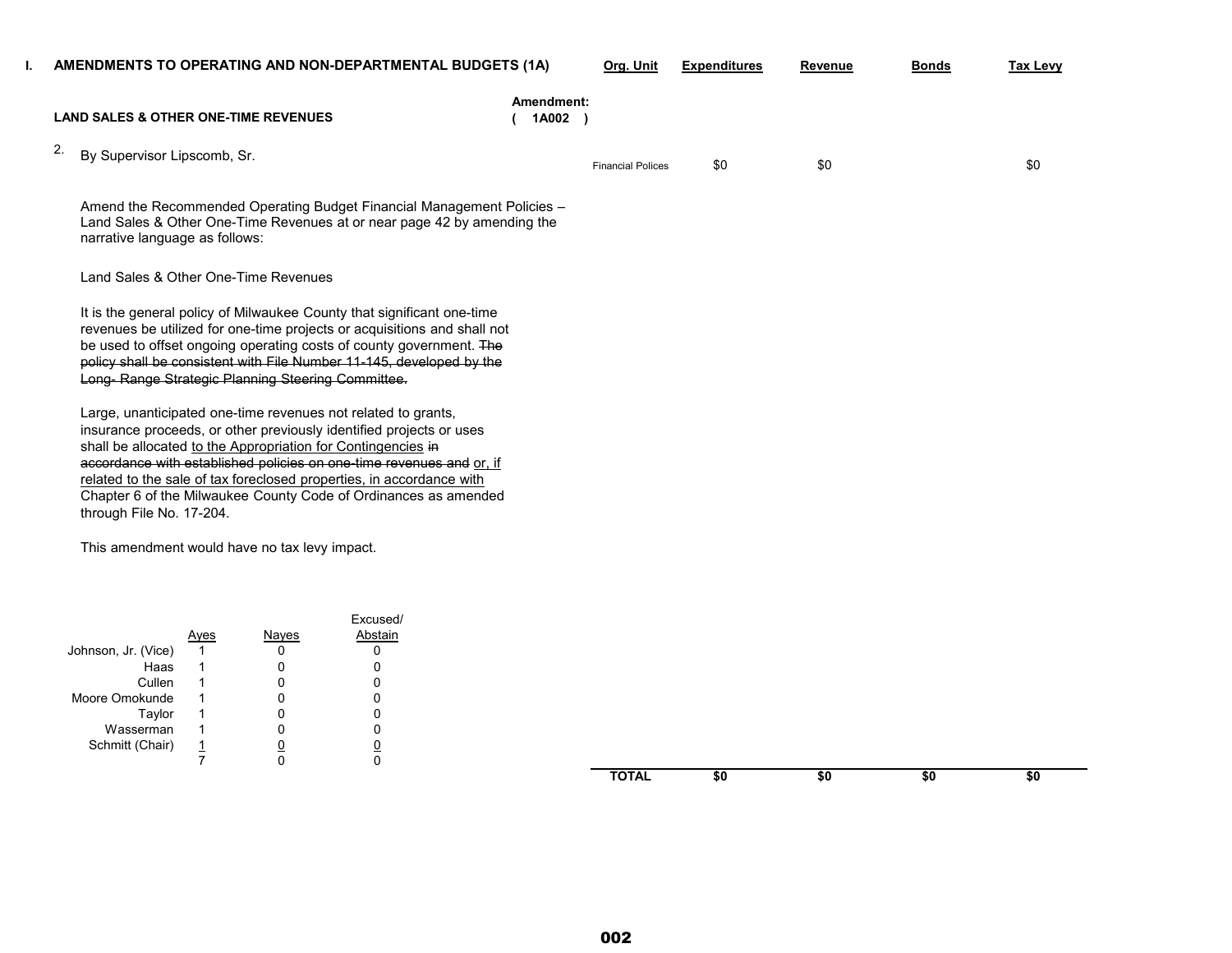|                              |                                                                                                 | Org. Unit                                                                                                                                                                                                                                                                                                                                                                                                                                                                                                                                                                                                                                                                                                                                                                                                                                                                                                                                                                                                                                                | <b>Expenditures</b> | Revenue | <b>Bonds</b> | Tax Levy |
|------------------------------|-------------------------------------------------------------------------------------------------|----------------------------------------------------------------------------------------------------------------------------------------------------------------------------------------------------------------------------------------------------------------------------------------------------------------------------------------------------------------------------------------------------------------------------------------------------------------------------------------------------------------------------------------------------------------------------------------------------------------------------------------------------------------------------------------------------------------------------------------------------------------------------------------------------------------------------------------------------------------------------------------------------------------------------------------------------------------------------------------------------------------------------------------------------------|---------------------|---------|--------------|----------|
|                              | Amendment:<br>1A003                                                                             |                                                                                                                                                                                                                                                                                                                                                                                                                                                                                                                                                                                                                                                                                                                                                                                                                                                                                                                                                                                                                                                          |                     |         |              |          |
| By Supervisor Taylor         |                                                                                                 | 8000                                                                                                                                                                                                                                                                                                                                                                                                                                                                                                                                                                                                                                                                                                                                                                                                                                                                                                                                                                                                                                                     | \$0                 | \$0     |              | \$0      |
| (DHHS) narrative as follows: |                                                                                                 |                                                                                                                                                                                                                                                                                                                                                                                                                                                                                                                                                                                                                                                                                                                                                                                                                                                                                                                                                                                                                                                          |                     |         |              |          |
|                              |                                                                                                 |                                                                                                                                                                                                                                                                                                                                                                                                                                                                                                                                                                                                                                                                                                                                                                                                                                                                                                                                                                                                                                                          |                     |         |              |          |
|                              | 8000 DEPARTMENT OF HEALTH AND HUMAN SERVICES<br>Housing Division and Energy Assistance Program. | AMENDMENTS TO OPERATING AND NON-DEPARTMENTAL BUDGETS (1A)<br>Amend the Org. Unit No. 8000 – Department of Health and Human Services<br>Beginning in 2020, DHHS will undertake some initial steps toward establishing<br>a new Children's Services Division. This division will integrate DHHS staff who<br>serve children, young adults, and their families. The first phase will relocate<br>about 85 children's programming staff within DSD, DYFS, and Wrap-around.<br>Integration of staff will enable customers to experience a seamless assessment<br>and eligibility process as well as access to services through one entry point<br>within DHHS rather than navigating across a multitude of independent<br>programs and services. All client service staff will undergo training that focuses<br>on trauma responsiveness. The training will prepare the staff to appropriately<br>and compassionately serve individuals and families that have experienced<br>trauma. This new structure allows more direct access to services offered by the |                     |         |              |          |

This amendment would have no tax levy impact.

|                     |     |       | Excused/ |
|---------------------|-----|-------|----------|
|                     | wes | Nayes | Abstain  |
| Johnson, Jr. (Vice) |     |       |          |
| Haas                |     |       |          |
| Cullen              |     |       |          |
| Moore Omokunde      |     |       |          |
| Taylor              |     |       |          |
| Wasserman           |     | 0     |          |
| Schmitt (Chair)     |     |       |          |
|                     |     |       |          |

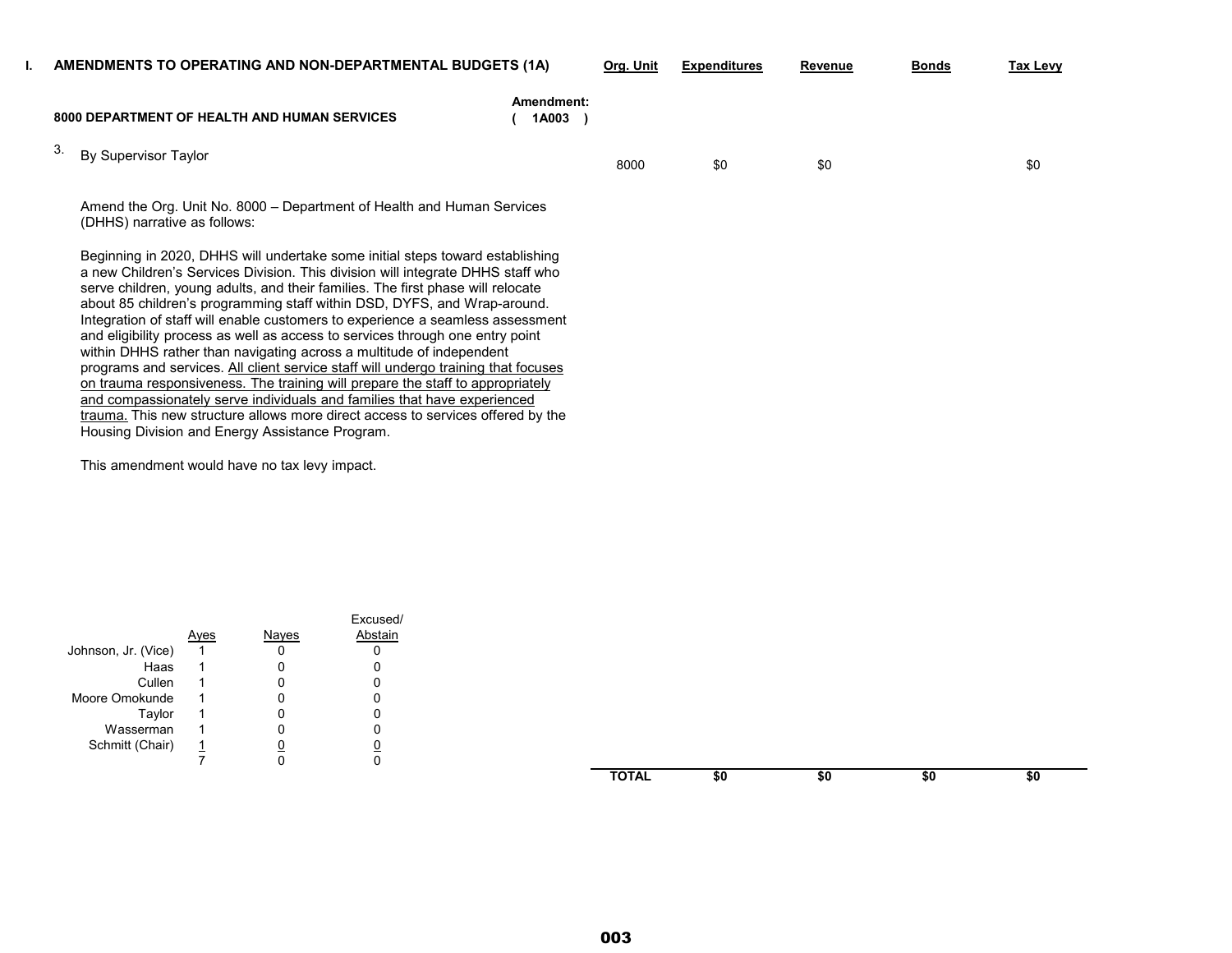| AMENDMENTS TO OPERATING AND NON-DEPARTMENTAL BUDGETS (1A)                                                                                                                                                                                                                                                                                                                                                                                                                                                                                                                                                 |                         | Org. Unit    | <b>Expenditures</b> | Revenue  | <b>Bonds</b> | <b>Tax Levy</b> |
|-----------------------------------------------------------------------------------------------------------------------------------------------------------------------------------------------------------------------------------------------------------------------------------------------------------------------------------------------------------------------------------------------------------------------------------------------------------------------------------------------------------------------------------------------------------------------------------------------------------|-------------------------|--------------|---------------------|----------|--------------|-----------------|
| 3090 OFFICE OF THE TREASURER 8000 DHHS                                                                                                                                                                                                                                                                                                                                                                                                                                                                                                                                                                    | Amendment:<br>$1A004$ ) |              |                     |          |              |                 |
| 4.<br>By Supervisors Staskunas, Cullen, and Johnson, Jr.                                                                                                                                                                                                                                                                                                                                                                                                                                                                                                                                                  |                         | 8000         | \$58,884            | \$0      |              | \$58.884        |
| Amend the Org. Unit No. 3090 - Office of the Treasurer narrative as follows:                                                                                                                                                                                                                                                                                                                                                                                                                                                                                                                              |                         | 3090         | \$0                 | \$58,884 |              | (\$58,884)      |
| Responsible for the collection of delinquent property taxes for 18 municipalities<br>throughout the County. The County purchases delinquent tax receivables from<br>municipalities, then collects outstanding balances and administers foreclosure<br>proceedings.                                                                                                                                                                                                                                                                                                                                        |                         |              |                     |          |              |                 |
| <u>One Community Intervention Specialist position is created in the Department of</u><br>Health and Human Services (DHHS) Housing Division at a salary and social<br>security cost of \$58,884. The Community Intervention Specialist will work in<br>conjunction with the Office of the Treasurer to assist homeowners that are<br>delinquent in their property taxes with finding solutions to pay their outstanding<br>balance to avoid foreclosure. The Community Intervention Specialist will counsel<br>homeowners on other available services to help ensure the owner's housing<br>needs are met. |                         |              |                     |          |              |                 |
| It is anticipated that the services of the Community Intervention Specialist will aid<br>the collection of delinquent property tax collections. The cost of the position,<br>\$58,884, is completely offset with additional tax collections for no net tax levy<br>impact.                                                                                                                                                                                                                                                                                                                                |                         |              |                     |          |              |                 |
| Amend the Org. Unit No. 8000 – Department of Health and Human Services<br>(DHHS) narrative as follows:                                                                                                                                                                                                                                                                                                                                                                                                                                                                                                    |                         |              |                     |          |              |                 |
| The budget reflects a reduction in expenditures and revenue of \$600,000 due to<br>the completion of the Division's SAMHSA grant. In 2016, the Housing Division<br>was awarded a three-year SAMHSA grant of \$2.4 million to expand the Housing<br>Division's Housing First Initiative. Activity under the grant continued through 2019<br>due to carryover of unspent grant funds. The scope of the grant included: 1)<br>increasing capacity and coordination efforts to address homelessness in<br>Milwaukee as well as 2)<br>expanding and enhancing its existing Housing First program.              |                         | <b>TOTAL</b> | \$58,884            | \$58,884 | \$0          | $\overline{50}$ |
| The goal was to achieve 450 outreach contacts and enroll 140 homeless<br>individuals and families in permanent housing over the life of the grant. At the<br>end of the grant, 141 individuals were placed into housing and 464 outreach<br>contacts were made. In 2020, the Division will continue a portion of that work                                                                                                                                                                                                                                                                                |                         |              |                     |          |              |                 |

through its Housing Navigation Services. The completion of the grant results in the abolishment of 2.0 vacant FTEs of Community Intervention Specialist.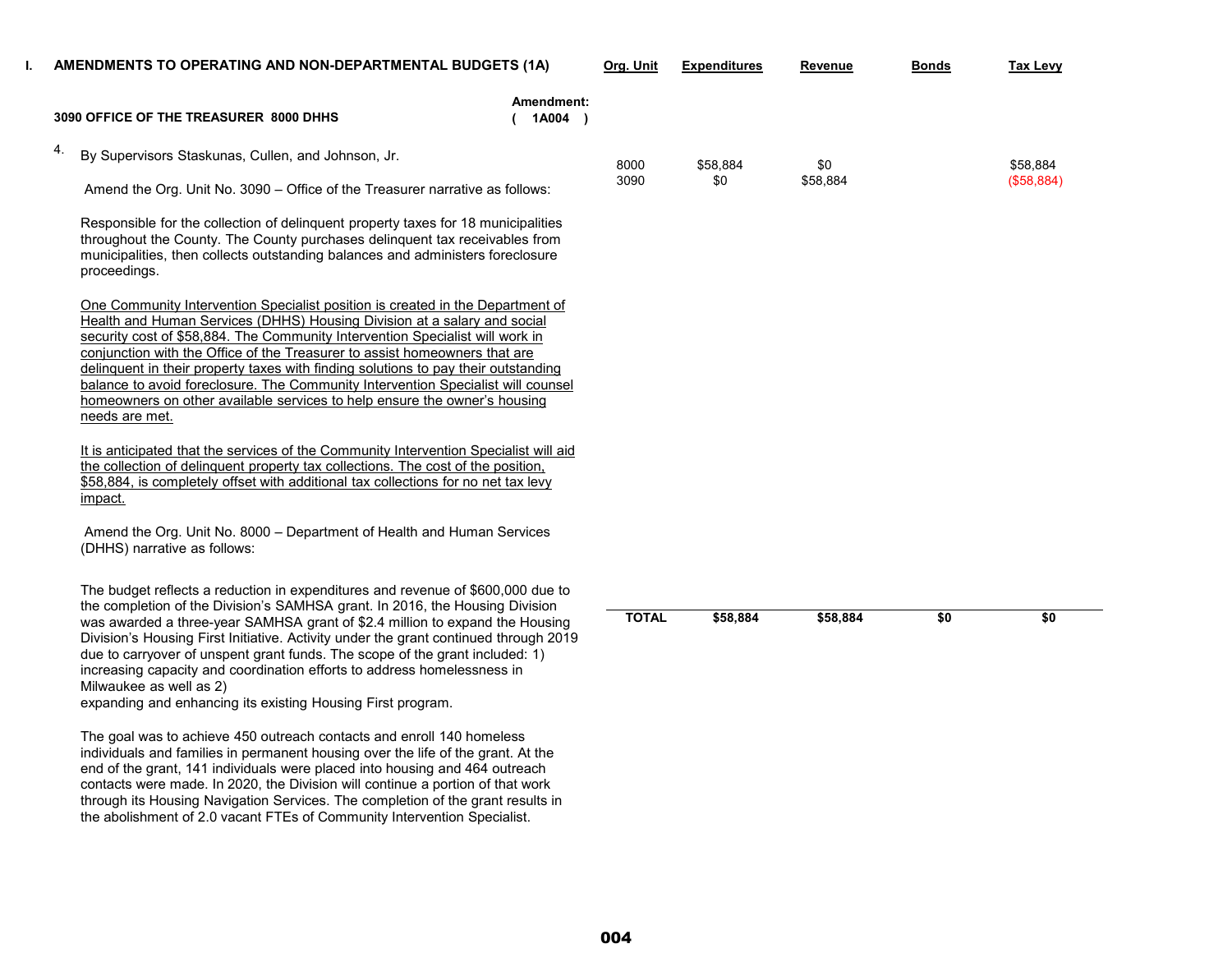#### *\*1A004 Continued\**

One Community Intervention Specialist position is created in the Department of Health and Human Services (DHHS) Housing Division at a salary and social security cost of \$58,884. The Community Intervention Specialist will work in conjunction with the Office of the Treasurer to assist homeowners that are delinquent in their property taxes with finding solutions to pay their outstanding balance to avoid foreclosure. The Community Intervention Specialist will counsel homeowners on other available services to help ensure the owner's housing needs are met.

It is anticipated that the services of the Community Intervention Specialist will aide the collection of delinquent property tax collections. The cost of the position, \$58,884, is completely offset with additional tax collections for no net tax levy impact.

This amendment has no tax levy impact.

|                     |      |       | Excused/ |
|---------------------|------|-------|----------|
|                     | Ayes | Nayes | Abstain  |
| Johnson, Jr. (Vice) |      |       |          |
| Haas                |      |       |          |
| Cullen              |      |       |          |
| Moore Omokunde      | O    |       |          |
| Taylor              |      |       |          |
| Wasserman           |      |       |          |
| Schmitt (Chair)     |      |       |          |
|                     |      |       |          |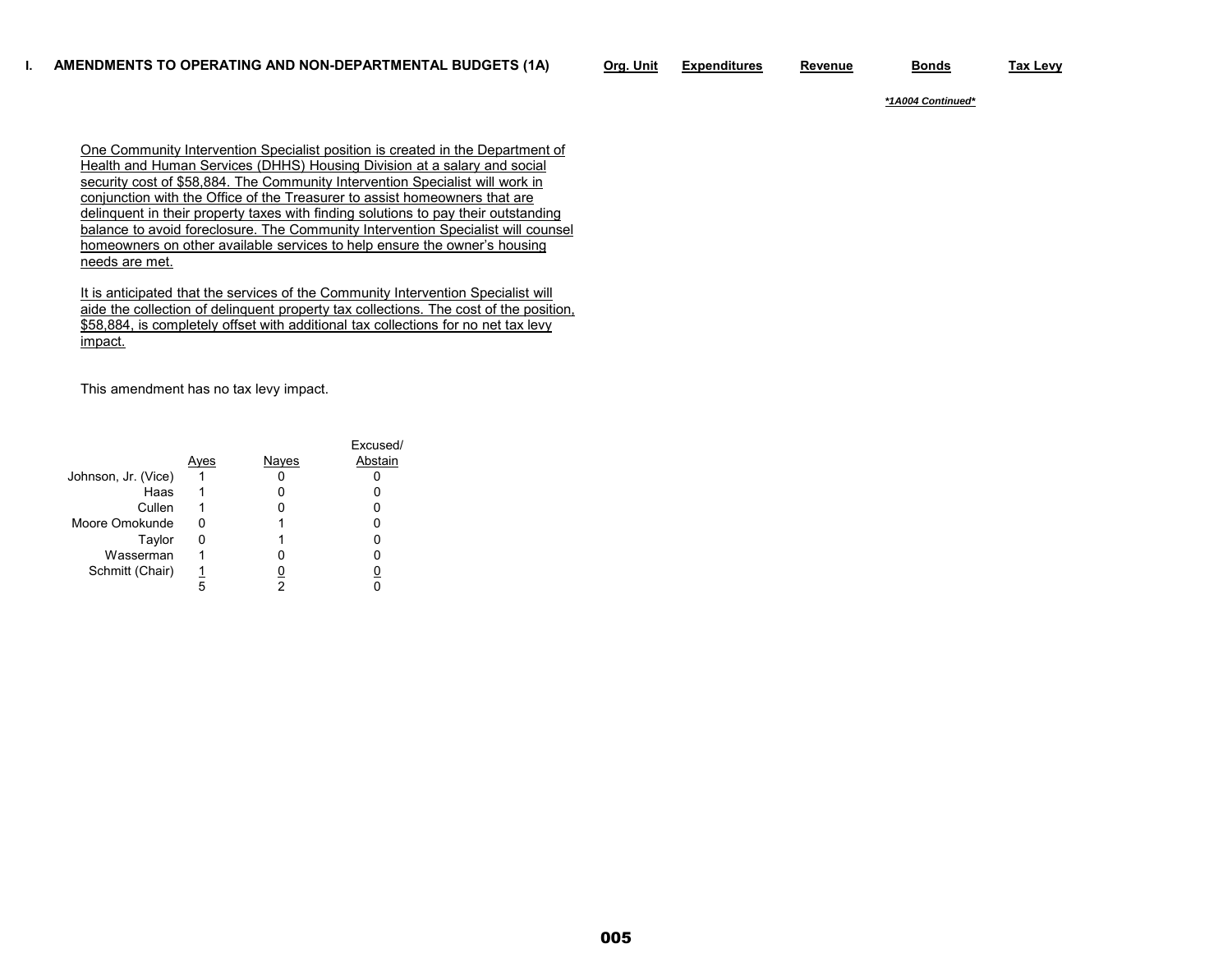| AMENDMENTS TO OPERATING AND NON-DEPARTMENTAL BUDGETS (1A)                                                                                                                                                                                                                                                                                                                                                                                                                                                                                                                                                                                                                                                            | Org. Unit    | <b>Expenditures</b> | Revenue         | <b>Bonds</b> | Tax Levy        |
|----------------------------------------------------------------------------------------------------------------------------------------------------------------------------------------------------------------------------------------------------------------------------------------------------------------------------------------------------------------------------------------------------------------------------------------------------------------------------------------------------------------------------------------------------------------------------------------------------------------------------------------------------------------------------------------------------------------------|--------------|---------------------|-----------------|--------------|-----------------|
| Amendment:<br>1A005 )<br>8000 DHHS 1940-1945 APPROPRIATION FOR CONTINGENCIES                                                                                                                                                                                                                                                                                                                                                                                                                                                                                                                                                                                                                                         |              |                     |                 |              |                 |
| 5.<br>By Supervisors Weishan, Jr., Moore Omokunde, Johnson, Jr., Taylor                                                                                                                                                                                                                                                                                                                                                                                                                                                                                                                                                                                                                                              | 8000         | \$0                 | \$0             |              | \$0             |
| Amend the Org. Unit No. 8000 - Department of Health and Human Services -<br>Housing Division narrative as follows:                                                                                                                                                                                                                                                                                                                                                                                                                                                                                                                                                                                                   | 1940-1945    | \$0                 | \$0             |              | \$0             |
| <b>Partnership with HMO Providers</b><br>The Housing Division continues to expand its partnerships with HMO's and<br>private hospitals to provide individuals with Housing Navigation and other<br>housing supportive services. The 2020 Budget includes an additional \$250,000<br>in revenue and expenditures for housing placements. Revenue from the HMOs<br>also supports the cost of Housing staff assigned to this initiative.                                                                                                                                                                                                                                                                                |              |                     |                 |              |                 |
| <b>Lead Abatement Low-Interest Loan Program</b><br>Continuing the loan program established in File No. 19-727, as part of the<br>Home Repair Program, \$550,000 is provided to an allocated contingency<br>account in Org. Unit 1940-1945 - Appropriation for Contingencies to allow any<br>Milwaukee County resident, regardless of income, to have access to a low<br>interest revolving loan program for the sole purpose of lead abatement, and<br>whose additional administrative costs shall not exceed 10 percent. The<br>Department of Health and Human Services shall submit an appropriation<br>transfer request to the County Board for approval to access the funds needed to<br>effectuate the program. |              |                     |                 |              |                 |
| Amend the Org. Unit 1940-1945 - Appropriation for Contingencies narrative as<br>follows:                                                                                                                                                                                                                                                                                                                                                                                                                                                                                                                                                                                                                             |              |                     |                 |              |                 |
| The 2020 Budget includes funding for unanticipated events such as departmental<br>shortfalls and critical projects. This helps to ensure that the County achieves a<br>surplus at the end of the year. In 2020, the unallocated contingency contains<br>\$5,000,000. This represents a decrease of \$9,655 in unallocated contingency<br>compared to 2019.                                                                                                                                                                                                                                                                                                                                                           |              |                     |                 |              |                 |
| The 2020 Budget includes \$0 in allocated contingency, which is a reduction of<br>\$646,283 from the 2019 Adopted amount.                                                                                                                                                                                                                                                                                                                                                                                                                                                                                                                                                                                            | <b>TOTAL</b> | $\overline{50}$     | $\overline{30}$ | \$0          | $\overline{50}$ |
| <b>Lead Abatement Low-Interest Loan Program</b><br>Continuing the loan program established in File No. 19-727, as part of the<br>Home Repair Program, \$550,000 is provided to an allocated contingency<br>account in Org. Unit 1940-1945 - Appropriation for Contingencies to allow any                                                                                                                                                                                                                                                                                                                                                                                                                             |              |                     |                 |              |                 |

Milwaukee County resident, regardless of income, to have access to a low interest revolving loan program for the sole purpose of lead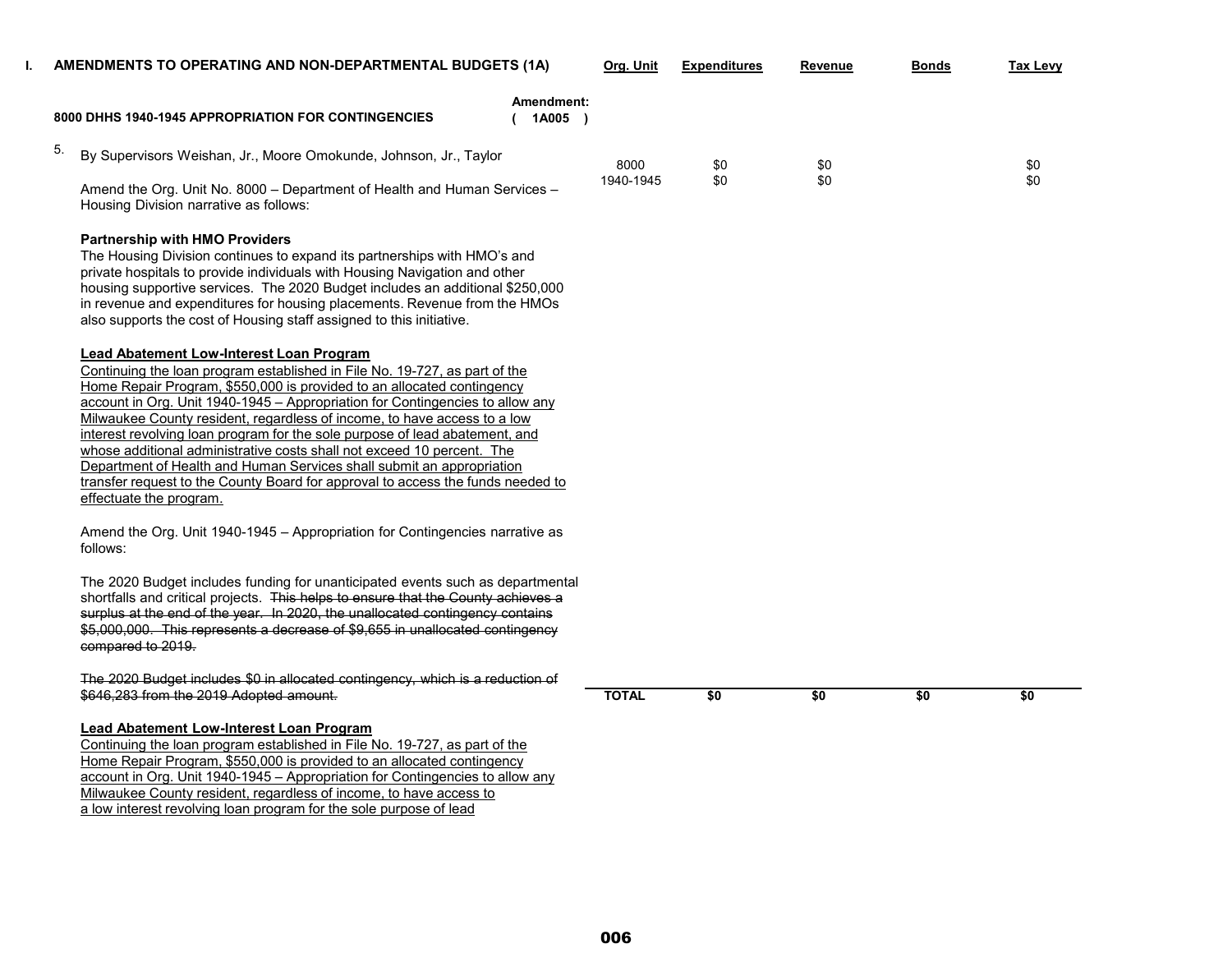*\*1A005 Continued\**

abatement, and whose additional administrative costs shall not exceed 10 percent. The Department of Health and Human Services shall submit an appropriation transfer request to the County Board for approval to access the funds needed to effectuate the program.

This amendment would have no tax levy impact.

|                     |     |       | Excused/ |
|---------------------|-----|-------|----------|
|                     | ves | Nayes | Abstain  |
| Johnson, Jr. (Vice) |     |       |          |
| Haas                |     |       |          |
| Cullen              |     |       |          |
| Moore Omokunde      |     |       |          |
| Taylor              |     |       |          |
| Wasserman           |     |       |          |
| Schmitt (Chair)     |     |       |          |
|                     |     |       |          |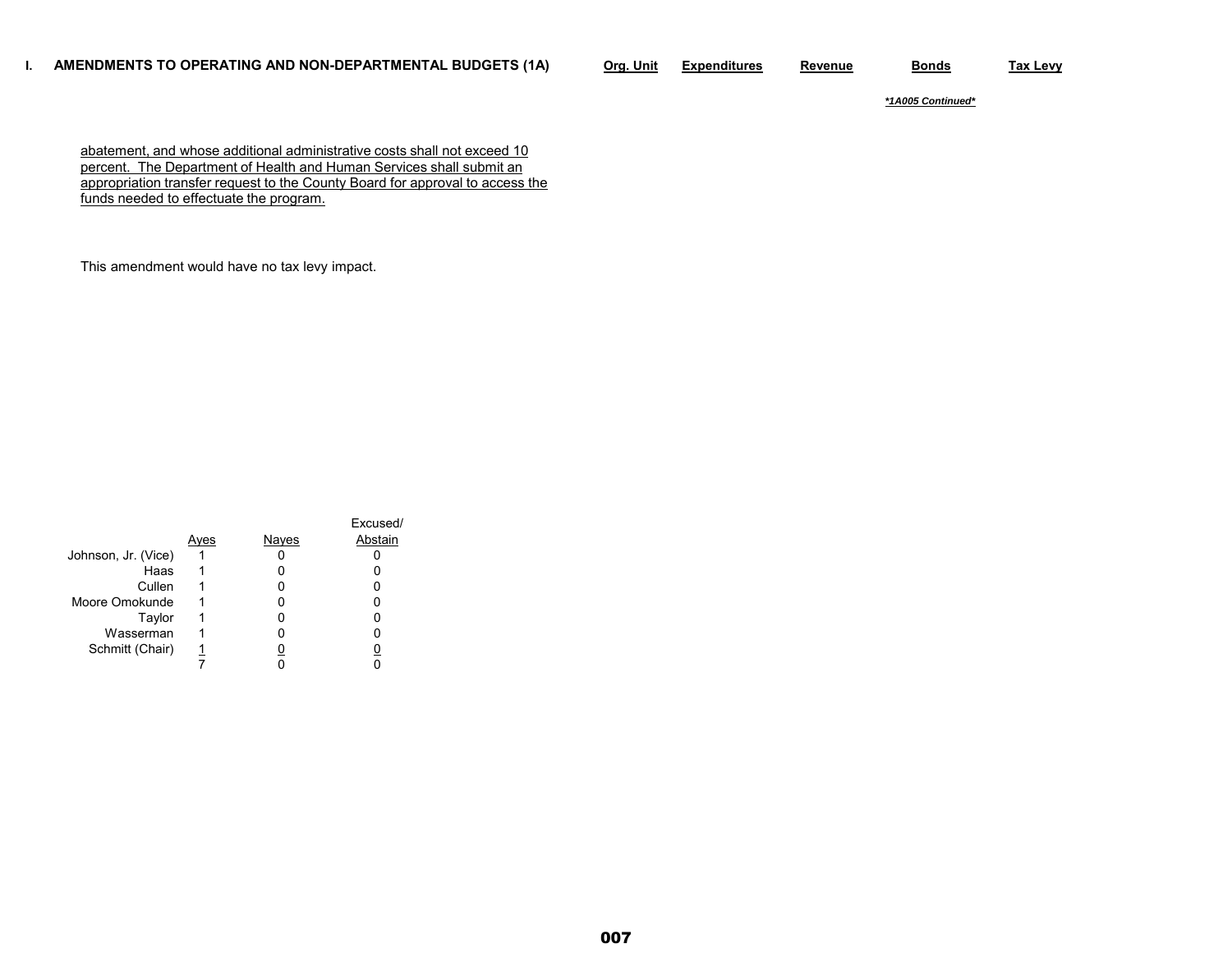| AMENDMENTS TO OPERATING AND NON-DEPARTMENTAL BUDGETS (1A)                                                                                                                                                                                                                                                                                                                                                                                                                                                                                                                                                                                                                                                 |                       | Org. Unit    | <b>Expenditures</b> | Revenue | <b>Bonds</b> | <b>Tax Levy</b> |
|-----------------------------------------------------------------------------------------------------------------------------------------------------------------------------------------------------------------------------------------------------------------------------------------------------------------------------------------------------------------------------------------------------------------------------------------------------------------------------------------------------------------------------------------------------------------------------------------------------------------------------------------------------------------------------------------------------------|-----------------------|--------------|---------------------|---------|--------------|-----------------|
| 5600 DOT-TRANSIT                                                                                                                                                                                                                                                                                                                                                                                                                                                                                                                                                                                                                                                                                          | Amendment:<br>1A006 ) |              |                     |         |              |                 |
| By Supervisor Weishan, Jr.                                                                                                                                                                                                                                                                                                                                                                                                                                                                                                                                                                                                                                                                                |                       | 5600         | \$0                 | \$0     |              | \$0             |
| Amend the Org. Unit No. 5600 – Department of Transportation – Transit narrative<br>as follows:                                                                                                                                                                                                                                                                                                                                                                                                                                                                                                                                                                                                            |                       |              |                     |         |              |                 |
| Strategic Overview: The 2019 budget was balanced in part with \$1.6 million in<br>one-time cost savings. Adding in a downward trend in ridership and attendant<br>reduction in passenger revenue of about \$1.2 million created a budget shortfall<br>for 2020 of over \$8 million. To counter the impacts of cost-increases and revenue<br>reductions, MCTS carefully reviewed expenses in every department to identify<br>where reductions were possible. Of specific note, MCTS denied department<br>requests for new positions, delayed IT modernization projects, and reduced its<br>service vehicle fleet size, which will save operating costs as well as decrease<br>replacement equipment costs. |                       |              |                     |         |              |                 |
| An increase in the use of Federal Funding of \$2.2 Million to the maximum<br>permissible by FTA was also used, as a strategic yet short-term solution, to<br>backfill for declining revenues. The 2020 Budget also includes a \$2.2 million<br>increase in tax levy for transit, and an additional allocation of \$370,000 in VRF<br>revenues for Transit.                                                                                                                                                                                                                                                                                                                                                |                       |              |                     |         |              |                 |
| The County would like to be increasing transit services, not presenting a budget<br>that cannot be balanced without service reductions. The public also favors an<br>expanded transit system as evident by detailed long-range planning work<br>recently completed by the Southeastern Wisconsin Regional Planning<br>Commission (SEWRPC). A significant similarity between the work of the Public<br>Policy Forum a decade ago, and the recent long-range plan prepared by<br>SEWRPC is that the VISION 2050 plan also included a warning that 'unless the                                                                                                                                               |                       |              |                     |         |              |                 |
| Region is able to identify a new source of funding for transit, there will be less<br>transit service in 2050 than is currently provided in the Region.'                                                                                                                                                                                                                                                                                                                                                                                                                                                                                                                                                  |                       | <b>TOTAL</b> | \$0                 | \$0     | \$0          | \$0             |
| MCTS shall work with the Office of Governmental Affairs in conjunction with the<br>Office of the Comptroller and the Department of Administrative Services-<br>Performance, Strategy and Budget DAS-PSB, to determine which State law(s)<br>and County policies would need to be changed for MCTS to retain any surplus<br>funds at the remainder of the year for use toward transit services in a subsequent<br>year. MCTS shall furnish the study to the County Board no later than the June                                                                                                                                                                                                            |                       |              |                     |         |              |                 |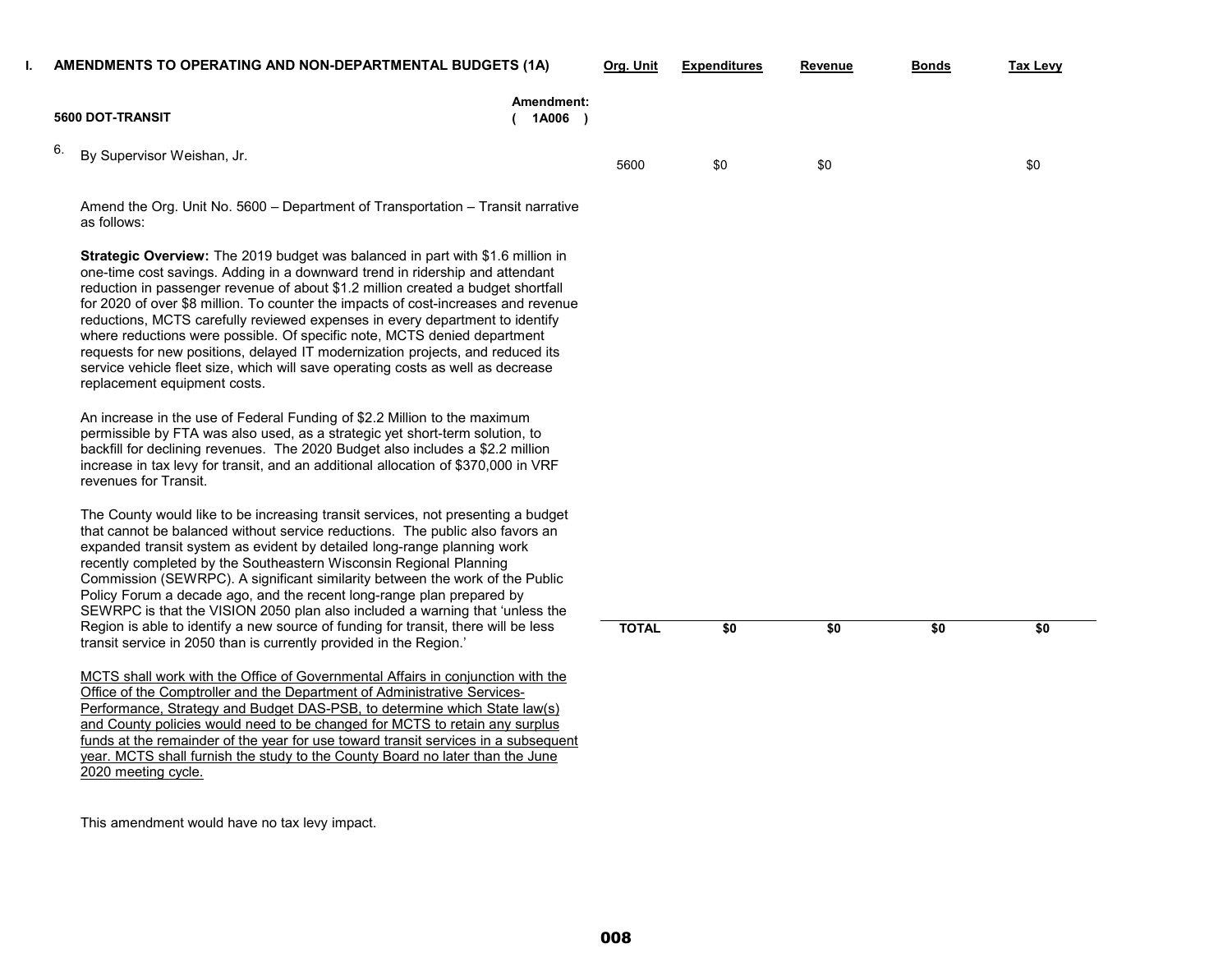### **I. AMENDMENTS TO OPERATING AND NON-DEPARTMENTAL BUDGETS (1A) Org. Unit Expenditures Revenue Bonds Tax Levy**

|                     |      |       | Excused/ |
|---------------------|------|-------|----------|
|                     | Aves | Nayes | Abstain  |
| Johnson, Jr. (Vice) |      |       |          |
| Haas                |      |       |          |
| Cullen              |      |       |          |
| Moore Omokunde      |      |       |          |
| Taylor              | 1    |       |          |
| Wasserman           |      |       |          |
| Schmitt (Chair)     |      |       |          |
|                     |      |       |          |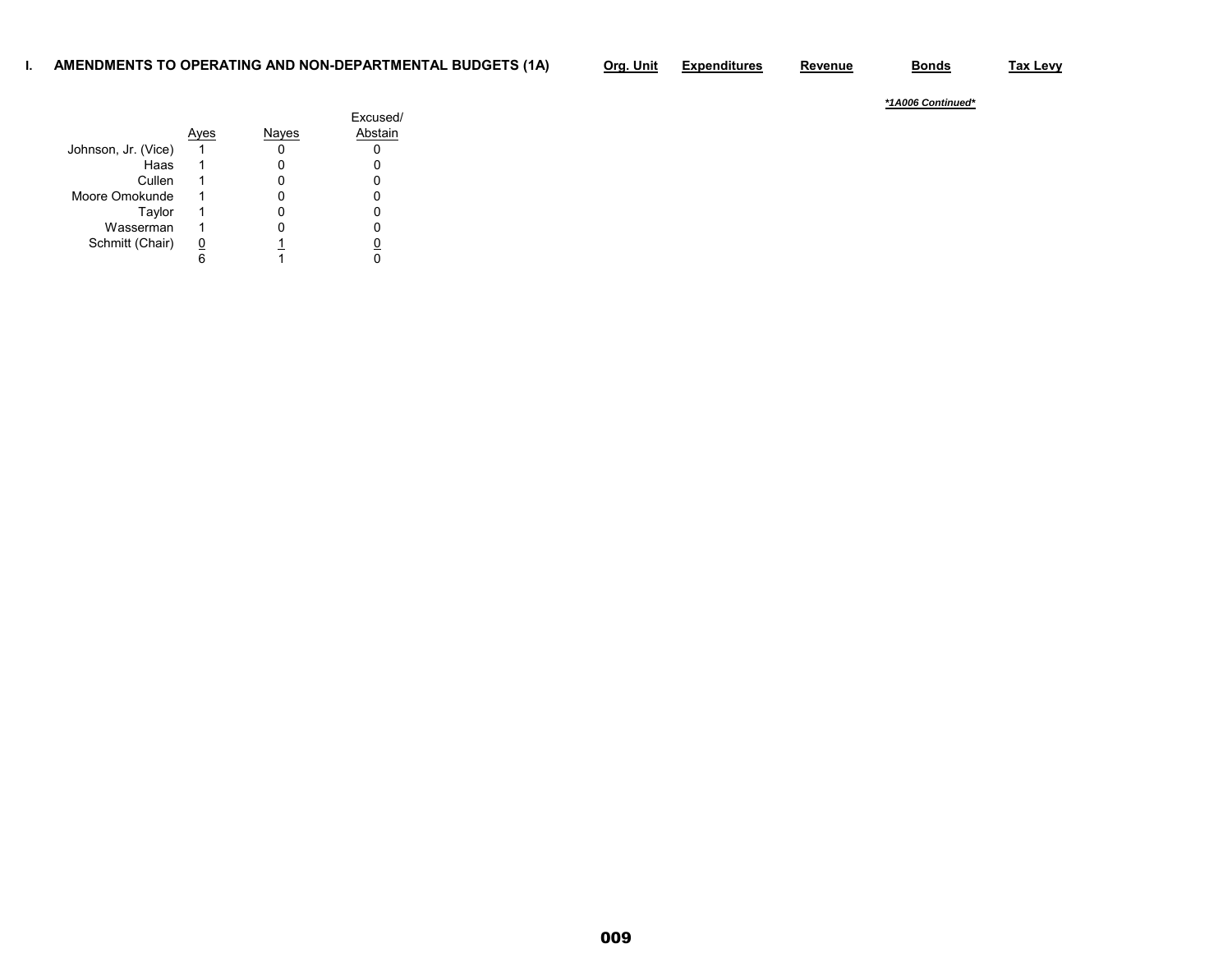| AMENDMENTS TO OPERATING AND NON-DEPARTMENTAL BUDGETS (1A)                                                                                                                                                                                                                                                         | Org. Unit | <b>Expenditures</b> | Revenue | <b>Bonds</b> | Tax Levy |
|-------------------------------------------------------------------------------------------------------------------------------------------------------------------------------------------------------------------------------------------------------------------------------------------------------------------|-----------|---------------------|---------|--------------|----------|
| Amendment:<br>1A007<br>9000 DEPARTMENT OF PARKS, RECREATION, AND CULTUR                                                                                                                                                                                                                                           |           |                     |         |              |          |
| 7.<br>By Supervisor Weishan, Jr.                                                                                                                                                                                                                                                                                  |           | \$0                 | \$0     |              | \$0      |
| Amend the Org. Unit No. 9000 - Department of Parks, Recreation, and Culture<br>narrative as follows:                                                                                                                                                                                                              | 9000      |                     |         |              |          |
| The Department of Parks, Recreation, and Culture (DPRC) fee schedule<br>detailing the 2019 Adopted and 2020 Adopted rates are attached to 2020<br>Budget File No. 19-805. DPRC may not increase any fee more than 10 percent<br>during the year without approval by the Milwaukee County Board of<br>Supervisors. |           |                     |         |              |          |

This amendment would have no tax levy impact.

|                     |      |       | Excused/ |
|---------------------|------|-------|----------|
|                     | Ayes | Nayes | Abstain  |
| Johnson, Jr. (Vice) |      |       |          |
| Haas                |      |       |          |
| Cullen              |      |       |          |
| Moore Omokunde      |      |       |          |
| Taylor              |      |       |          |
| Wasserman           |      |       |          |
| Schmitt (Chair)     |      |       |          |
|                     |      |       |          |

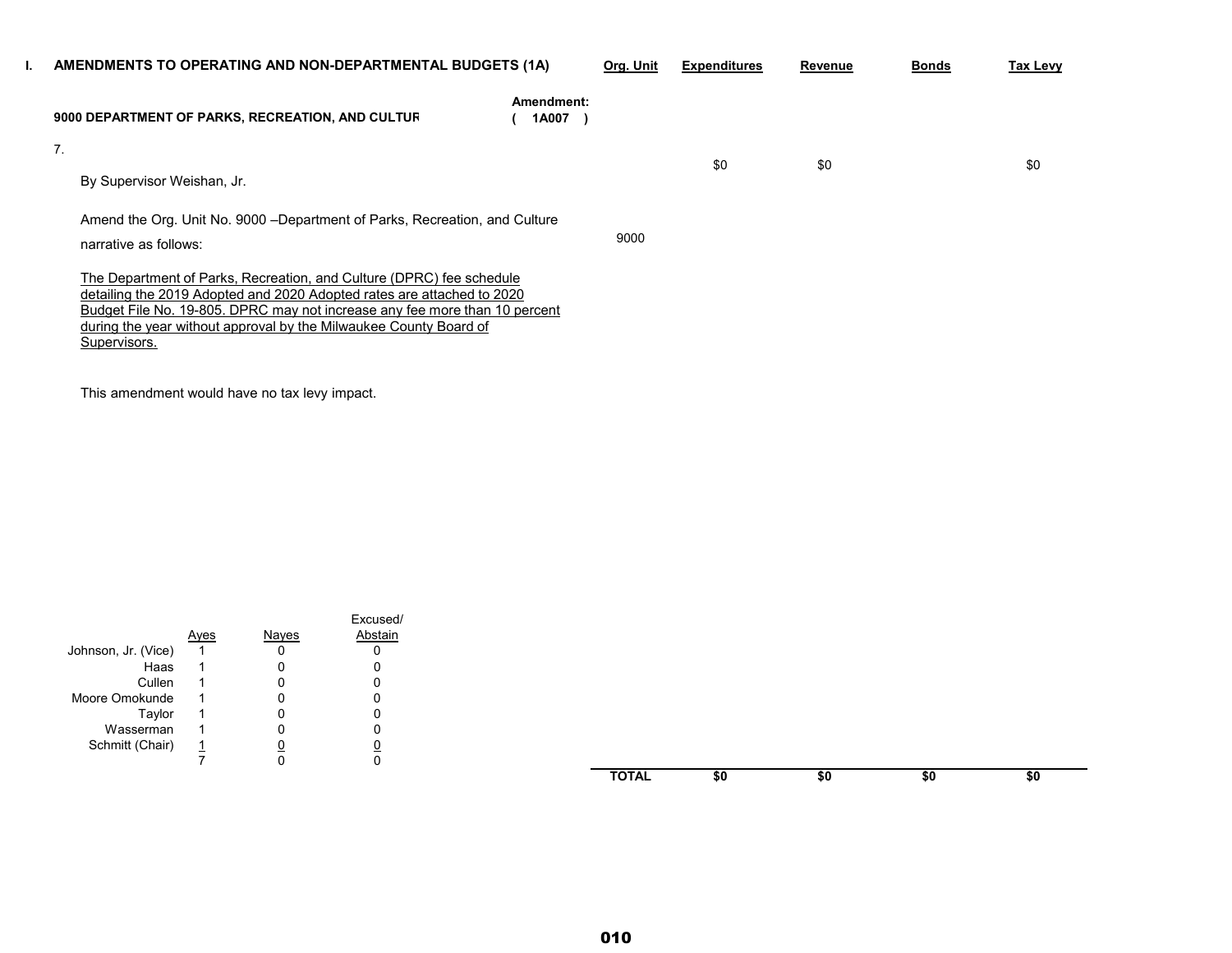|    | AMENDMENTS TO OPERATING AND NON-DEPARTMENTAL BUDGETS (1A)                                                                                                                                                                                                                                                                                                                                                                                                             |                     | Org. Unit | <b>Expenditures</b> | Revenue | <b>Bonds</b> | <b>Tax Levy</b> |
|----|-----------------------------------------------------------------------------------------------------------------------------------------------------------------------------------------------------------------------------------------------------------------------------------------------------------------------------------------------------------------------------------------------------------------------------------------------------------------------|---------------------|-----------|---------------------|---------|--------------|-----------------|
|    | 9000 DEPARTMENT OF PARKS, RECREATION, AND CULTURE                                                                                                                                                                                                                                                                                                                                                                                                                     | Amendment:<br>1A008 |           |                     |         |              |                 |
| 8. | By Supervisors Lipscomb, Sr., Ortiz-Velez, and Haas                                                                                                                                                                                                                                                                                                                                                                                                                   |                     | 9000      | \$0                 | \$0     |              | \$0             |
|    | Amend the narrative for Org. Unit No. 9000 - Department of Parks, Recreation,<br>and Culture at or near page 374 as follows:                                                                                                                                                                                                                                                                                                                                          |                     |           |                     |         |              |                 |
|    | Deny the creation of the Director of Cultural Amenities within the<br>Department of Parks, Recreation, and Culture (DPRC).                                                                                                                                                                                                                                                                                                                                            |                     |           |                     |         |              |                 |
|    | Creation of (1) Director of Cultural Amenities: This position will include the<br>development and management of strategic & financial plans, agreements, and<br>relationships with County cultural institutions and Parks horticultural facilities.                                                                                                                                                                                                                   |                     |           |                     |         |              |                 |
|    | Amend the narrative for Org. Unit No. 9000 – Department of Parks, Recreation,<br>and Culture to include the following narrative:                                                                                                                                                                                                                                                                                                                                      |                     |           |                     |         |              |                 |
|    | An appropriation of \$107.998 is provided toward the restoration of the Mitchell<br>Park Horticultural Conservatory Domes (the Domes). Following the<br>recommendations made by the Domes Task Force in 2019, and the respondent<br>reports from the Office of the Comptroller and the Office of Corporation<br>Counsel, DPRC may use the funds to pursue further planning and development<br>related to the long-range plan for the Domes as guided by policymakers. |                     |           |                     |         |              |                 |
|    | This amendment would have no tax levy impact.                                                                                                                                                                                                                                                                                                                                                                                                                         |                     |           |                     |         |              |                 |

|                     |      |       | Excused/ |  |
|---------------------|------|-------|----------|--|
|                     | Ayes | Nayes | Abstain  |  |
| Johnson, Jr. (Vice) |      |       |          |  |
| Haas                |      |       |          |  |
| Cullen              |      |       |          |  |
| Moore Omokunde      |      |       |          |  |
| Taylor              |      |       |          |  |
| Wasserman           | U    |       |          |  |
| Schmitt (Chair)     | 1    |       |          |  |
|                     | 6    |       |          |  |
|                     |      |       |          |  |

**TOTAL \$0 \$0 \$0 \$0**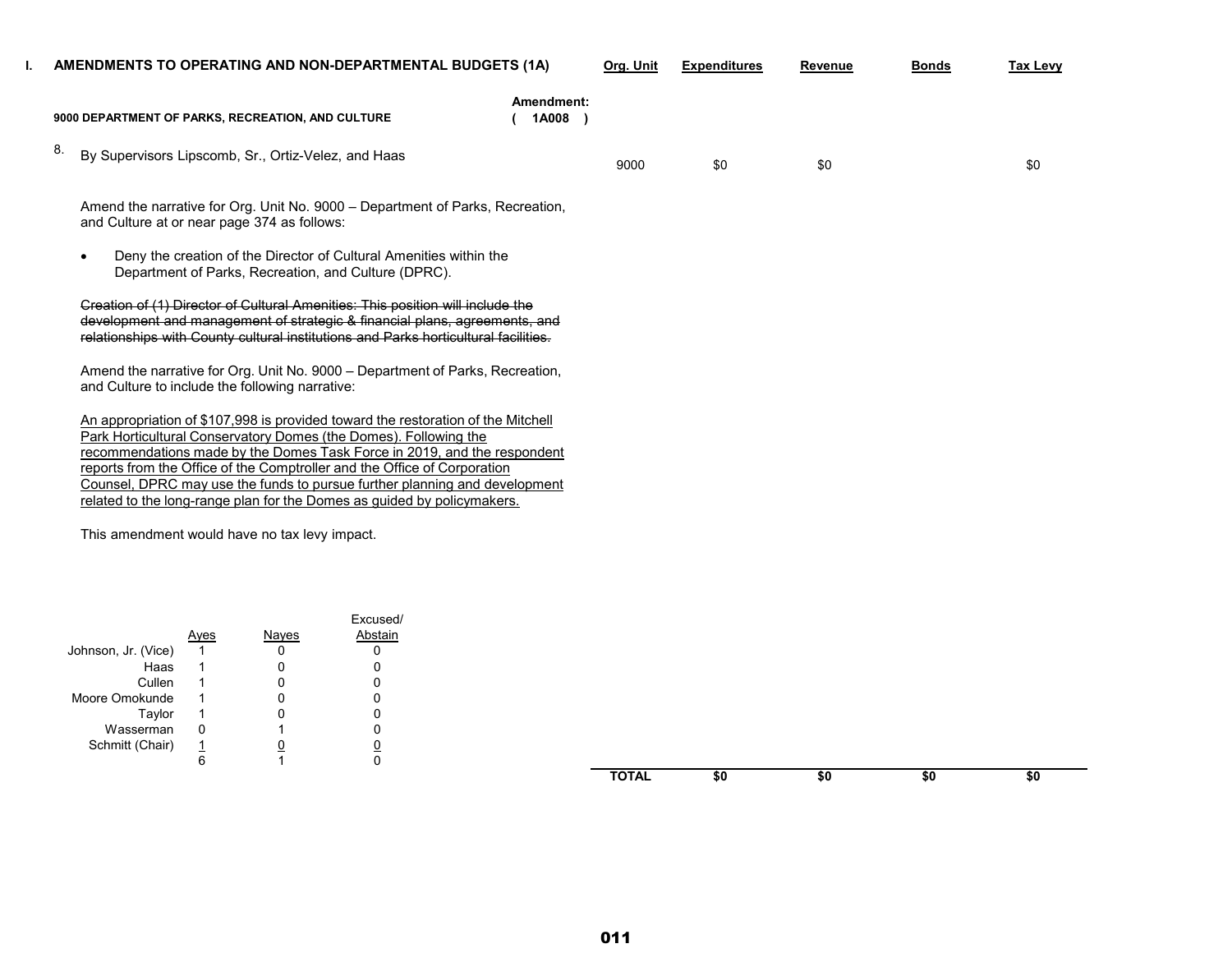|  | AMENDMENTS TO OPERATING AND NON-DEPARTMENTAL BUDGETS (1A)                                                                                                                                                                                                                                                                                                                                                                          |                     | Org. Unit | <b>Expenditures</b> | Revenue | <b>Bonds</b> | Tax Levy |
|--|------------------------------------------------------------------------------------------------------------------------------------------------------------------------------------------------------------------------------------------------------------------------------------------------------------------------------------------------------------------------------------------------------------------------------------|---------------------|-----------|---------------------|---------|--------------|----------|
|  | 9000 DEPARTMENT OF PARKS, RECREATION, AND CULTURE                                                                                                                                                                                                                                                                                                                                                                                  | Amendment:<br>1A009 |           |                     |         |              |          |
|  | By Supervisor Weishan, Jr.                                                                                                                                                                                                                                                                                                                                                                                                         |                     | 9000      | \$0                 | \$0     |              | \$0      |
|  | Amend the narrative of Org. Unit No. 9000 – Department of Parks, Recreation,<br>and Culture as follows:                                                                                                                                                                                                                                                                                                                            |                     |           |                     |         |              |          |
|  | The Department of Parks, Recreation, and Culture (DPRC), working in<br>conjunction with other appropriate county staff, shall begin planning for the<br>renovation of the Mitchell Park Horticultural Conservatory Domes (the Domes).<br>DPRC shall establish a new Capital Project that is included in the Five-Year<br>Capital Improvements Budget. The project shall include planning, design, and<br>restoration of the Domes. |                     |           |                     |         |              |          |

This amendment would have no tax levy impact.

|                     |     |       | Excused/ |
|---------------------|-----|-------|----------|
|                     | ves | Nayes | Abstain  |
| Johnson, Jr. (Vice) |     |       |          |
| Haas                |     |       |          |
| Cullen              |     |       |          |
| Moore Omokunde      |     |       |          |
| Taylor              |     |       |          |
| Wasserman           | ი   |       |          |
| Schmitt (Chair)     | 1   |       |          |
|                     |     |       |          |

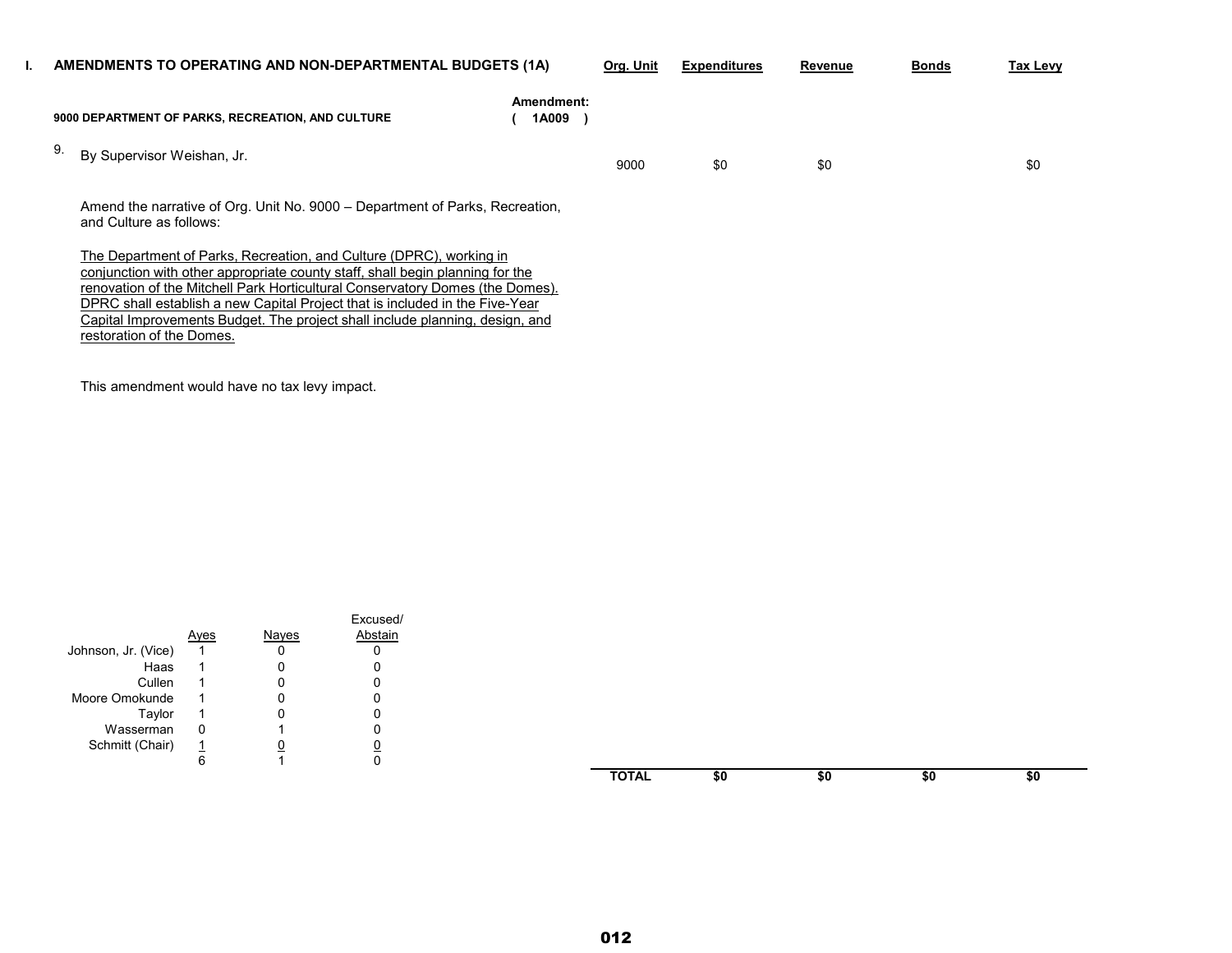| AMENDMENTS TO OPERATING AND NON-DEPARTMENTAL BUDGETS (1A)                                                                                                                                                                                                                                                                                                                                                                                                                                                                                                                                                                                                                                                                                                                                                                                                                                                                                                                                                                                                                                                               |                         | Org. Unit    | <b>Expenditures</b> | Revenue | Bonds | Tax Levy |
|-------------------------------------------------------------------------------------------------------------------------------------------------------------------------------------------------------------------------------------------------------------------------------------------------------------------------------------------------------------------------------------------------------------------------------------------------------------------------------------------------------------------------------------------------------------------------------------------------------------------------------------------------------------------------------------------------------------------------------------------------------------------------------------------------------------------------------------------------------------------------------------------------------------------------------------------------------------------------------------------------------------------------------------------------------------------------------------------------------------------------|-------------------------|--------------|---------------------|---------|-------|----------|
| <b>4300 HOUSE OF CORRECTION</b>                                                                                                                                                                                                                                                                                                                                                                                                                                                                                                                                                                                                                                                                                                                                                                                                                                                                                                                                                                                                                                                                                         | Amendment:<br>$1A010$ ) |              |                     |         |       |          |
| By Supervisor Lipscomb, Sr.                                                                                                                                                                                                                                                                                                                                                                                                                                                                                                                                                                                                                                                                                                                                                                                                                                                                                                                                                                                                                                                                                             |                         | 4300         | \$0                 | \$0     |       | \$0      |
| Amend the Org. Unit No. 4300- House of Correction narrative as follows:                                                                                                                                                                                                                                                                                                                                                                                                                                                                                                                                                                                                                                                                                                                                                                                                                                                                                                                                                                                                                                                 |                         |              |                     |         |       |          |
| <b>Transition of Huber Eligible Inmates to Electronic Monitoring: Milwaukee</b><br>County aims to enhance public safety while improving life outcomes for<br>individuals in our care. In 2020, the House of Correction proposes to transition<br>from the Huber work release program to electronic monitoring for eligible<br>inmates. Under the current Huber program, inmates with low-level offenses stay<br>at the HOC overnight but leave for jobs and other matters during the daytime.<br>Individuals can go unsupervised for up to 16 hours before returning to the HOC.<br>Under this proposal, individuals transferred to the EM program would reside at<br>their homes in the community and be monitored through a global positioning<br>system (GPS)—and in some cases a continuous alcohol monitor—24 hours per<br>day 7 days per week. The EM program establishes conditions including home<br>confinement, travel to work, or other commitments. Individuals must check in at<br>least weekly with a caseworker at Wisconsin Community Services, the nonprofit<br>that currently manages the EM program. |                         |              |                     |         |       |          |
| The process of transferring and supervising all Huber work release inmates on<br>an EM program instead of releasing inmates each day from a county jail or house<br>of correction has been in place in La Crosse County since 2005 and Monroe<br>County since 2018. This proposal will allow the HOC to close three of the current<br>Huber dormitories, reallocate limited staff resources to general population<br>programming needs and activities, and reduce overtime. This proposal has an<br>estimated savings of \$1.7 million in 2020.                                                                                                                                                                                                                                                                                                                                                                                                                                                                                                                                                                         |                         |              |                     |         |       |          |
| Milwaukee County officials have been developing an implementation plan with<br>various stakeholders to ensure public safety and program success.                                                                                                                                                                                                                                                                                                                                                                                                                                                                                                                                                                                                                                                                                                                                                                                                                                                                                                                                                                        |                         |              |                     |         |       |          |
| The Superintendent of the House of Correction, in File No. 19-764, cited §<br>302.425 Wis. Stats. Home detention programs that grants the authority to the<br>Sheriff or Superintendent to place a person confined to the jail in the home<br>detention program. This includes a determination whether prisoner is monitored<br>by an active electronic monitoring system. The Superintendent pledged to only<br>transition prisoners to the program that have been granted community access<br>privileges by the courts, although the Superintendent reports that current law<br>would permit him to place other sentenced inmates on electronic monitoring as                                                                                                                                                                                                                                                                                                                                                                                                                                                         |                         |              |                     |         |       |          |
|                                                                                                                                                                                                                                                                                                                                                                                                                                                                                                                                                                                                                                                                                                                                                                                                                                                                                                                                                                                                                                                                                                                         |                         | <b>TOTAL</b> | \$0                 | \$0     | \$0   | \$0      |

efficient and effective justice system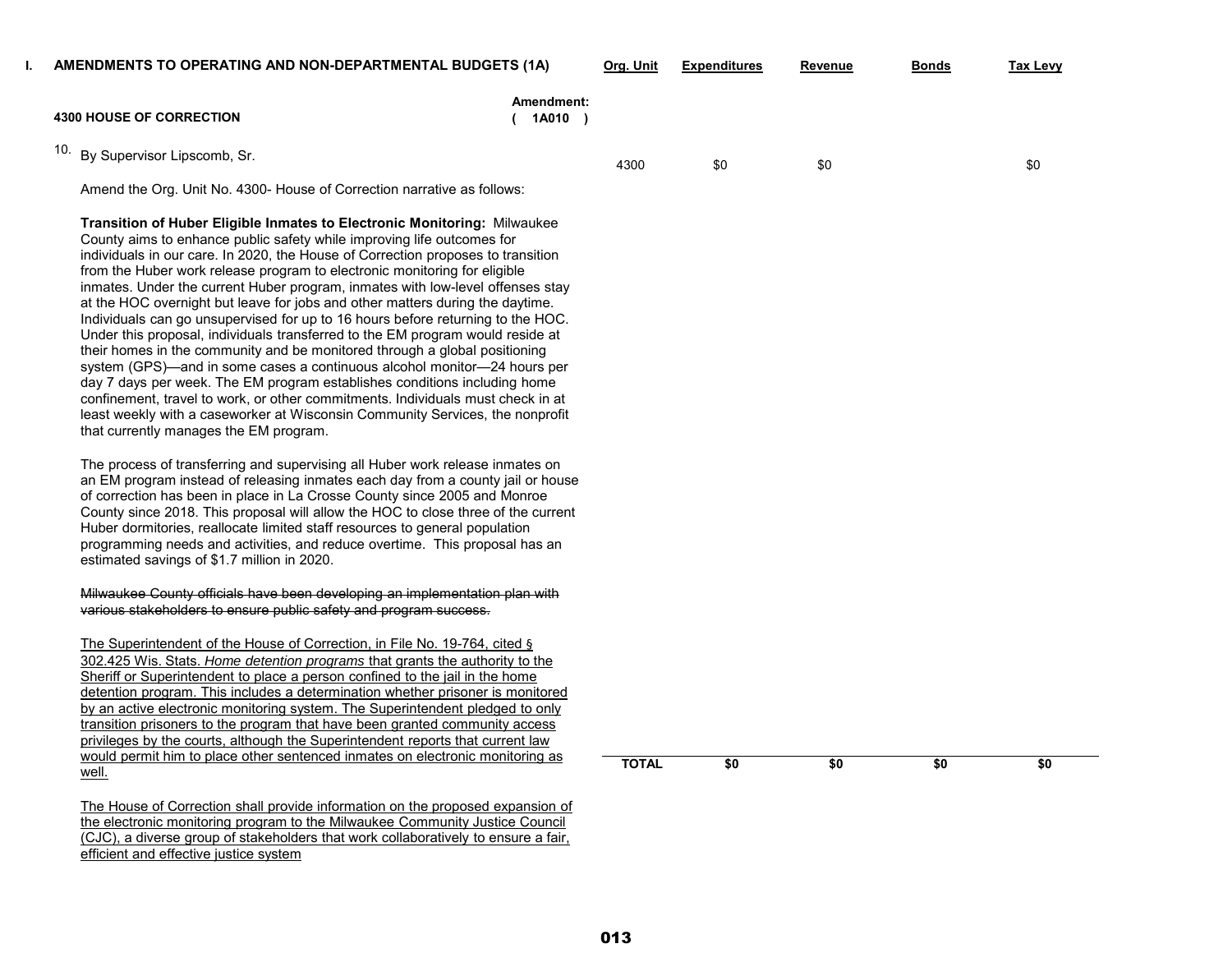*\*1A010 Continued\**

that enhances public safety and quality of life in our community. enhances public safety and quality of life in our community. The CJC, in collaboration with the House of Correction, is encouraged to provide feedback to the Milwaukee County Board of Supervisors on the efficacy of the program and any recommendations to ensure its success.

This amendment would have no tax levy impact.

|                     |      |       | Excused/ |
|---------------------|------|-------|----------|
|                     | Ayes | Nayes | Abstain  |
| Johnson, Jr. (Vice) |      |       |          |
| Haas                |      |       |          |
| Cullen              |      |       |          |
| Moore Omokunde      |      |       |          |
| Taylor              |      |       |          |
| Wasserman           |      |       |          |
| Schmitt (Chair)     |      |       |          |
|                     |      |       |          |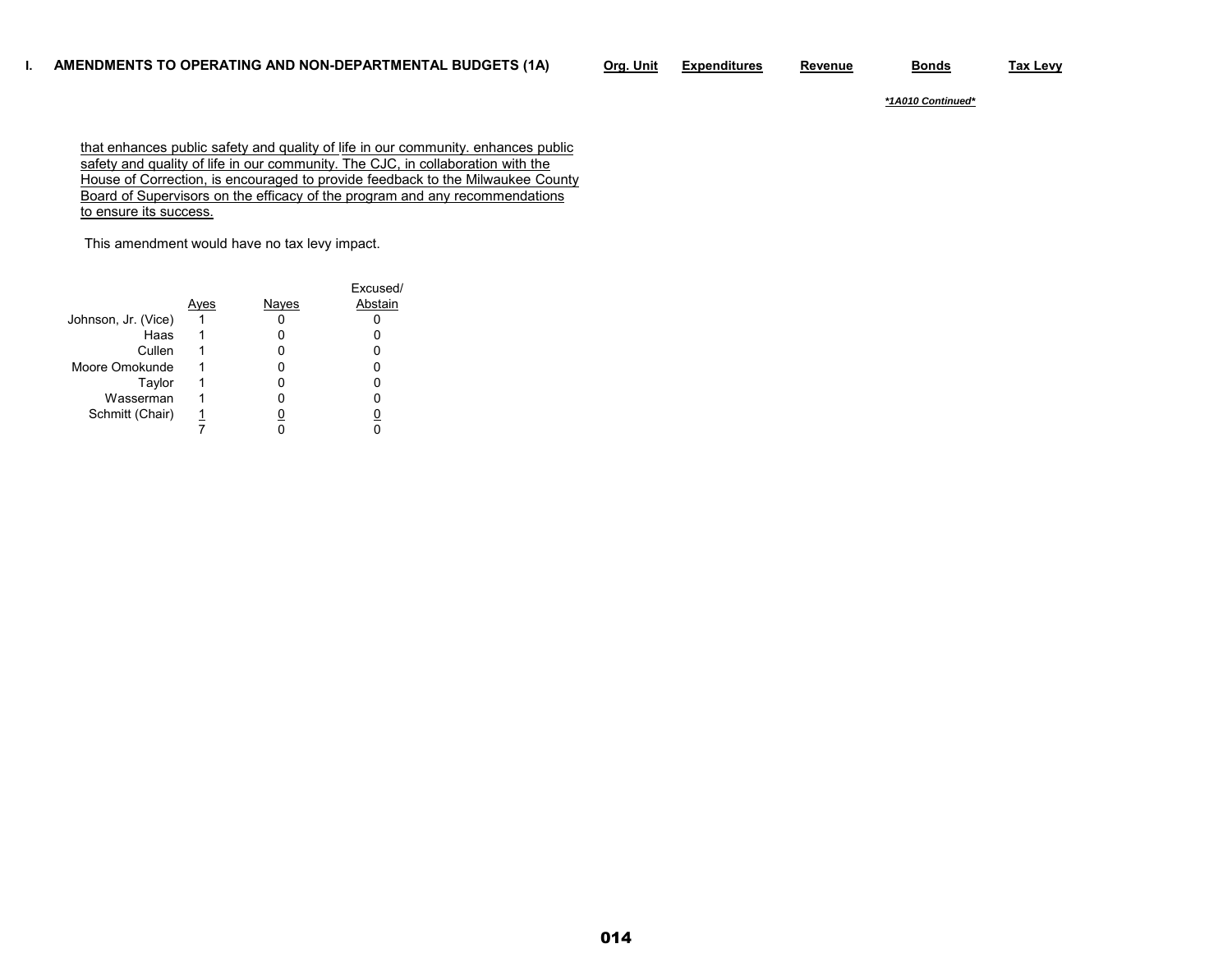| Т. | AMENDMENTS TO OPERATING AND NON-DEPARTMENTAL BUDGETS (1A)                            | Org. Unit            | <b>Expenditures</b>          | Revenue                   | <b>Bonds</b> | <b>Tax Levy</b>                        |
|----|--------------------------------------------------------------------------------------|----------------------|------------------------------|---------------------------|--------------|----------------------------------------|
|    | Amendment:<br><b>VARIOUS</b><br>(1A011)                                              |                      |                              |                           |              |                                        |
|    |                                                                                      |                      |                              |                           |              |                                        |
|    | 11.<br>By Supervisors Lipscomb, Sr., Schmitt, Taylor, Shea, Johnson, Jr., and Cullen | 1151<br>8000         | \$2,064<br>\$100,000         | \$0<br>\$0                |              | \$2,064<br>\$100,000                   |
|    | Amend Org. Unit No. 5600 - Department of Transportation-Transit as follows:          | 3090<br>5600<br>9000 | \$0<br>\$607,394<br>\$95,400 | \$2,000,000<br>\$0<br>\$0 |              | (\$2,000,000)<br>\$607,394<br>\$95,400 |
|    | 2020 Operational Changes                                                             | 1140                 | (\$97,792)                   | \$0                       |              | (\$97,792)                             |
|    | This budget closes the County fund gap between farebox revenue,                      | 4000                 | \$0                          | \$53,999                  |              | (\$53,999)                             |
|    | State/Federal assistance and actual costs through modifications to, and              | 1940-1961            | (\$111,953)                  | \$0                       |              | (\$111,953)                            |
|    | eliminations of, transit services with low ridership and low productivity as         | WO13601<br>WO28901   | \$445,691                    | \$0<br>\$0                |              | \$445,691                              |
|    | measured in terms of passengers per bus hour (PBH).                                  | 1940-1972            | (\$100,000)<br>\$475,333     | \$0                       |              | (\$100,000)<br>\$475,333               |
|    | Bus routes and productivity statistics for routes that are eliminated in January     | 4500                 | \$2,064                      | \$0                       |              | \$2,064                                |
|    | 2020 are below:                                                                      | 5040                 | \$27,597                     | \$27,597                  |              | \$0                                    |
|    | Route 17 Canal Street, 6.3 PBH                                                       | Various              | \$1,037,611                  | \$204,726                 |              | \$832,885                              |
|    | Menomonee Valley Partners (MVP) reports that Potawatomi Casino<br>$\circ$            | WP53601              | \$291,984                    | \$0                       |              | \$291,984                              |
|    | is partnering with a Transportation Network Company (TNC) for a                      | 9960                 | (\$661,896)                  | \$470,214                 |              | (\$1,132,110)                          |
|    | "last-mile" solution for its workers.                                                |                      |                              |                           |              |                                        |
|    | Route 219 Oak Creek Shuttle, 5.4 PBH<br>$\bullet$                                    |                      |                              |                           |              |                                        |
|    | This route is in the service area of Route 80.                                       |                      |                              |                           |              |                                        |
|    | Route 223 Park Place-Bradley Woods Shuttle, 2.9 PBH<br>$\bullet$                     |                      |                              |                           |              |                                        |
|    | Route 276 Brown Deer Shuttle, 5.6 PBH<br>$\bullet$                                   |                      |                              |                           |              |                                        |
|    | To cover this route, MCTS will adjust Route 12 to remove a one-<br>$\Omega$          |                      |                              |                           |              |                                        |
|    | way loop on N. 43rd St. and cover that loop with an extension of                     |                      |                              |                           |              |                                        |
|    | Route 35 to ensure that Route 12 can be extended northward to                        |                      |                              |                           |              |                                        |
|    | connect N. 60 <sup>th</sup> St. to N. Teutonia Ave. in the Village of Brown Deer.    |                      |                              |                           |              |                                        |
|    | The route will serve a highly used existing medical facility just east               |                      |                              |                           |              |                                        |
|    | of the intersection at W. Good Hope Rd. and N. Teutonia Ave.                         |                      |                              |                           |              |                                        |
|    |                                                                                      |                      |                              |                           |              |                                        |
|    | Route 42U 6th Street - Port Washington UBUS, 3.9 PBH<br>$\bullet$                    |                      |                              |                           |              |                                        |
|    | As most 42U riders use the route within Milwaukee County, other<br>$\circ$           |                      |                              |                           |              |                                        |
|    | routes can provide service to their destinations.                                    |                      |                              |                           |              |                                        |
|    | For the MATC students who use this service to reach their classes<br>$\circ$         |                      |                              |                           |              |                                        |
|    | at the MATC North Campus, MCTS will work with the Ozaukee                            |                      |                              |                           |              |                                        |
|    | County Transit Service (OCTS) and Milwaukee Area Technical                           |                      |                              |                           |              |                                        |

College to allow students to transfer from either the Brown Deer Park-and-Ride Lot to the OCTS Green Bay Rd. Pick-Up location via a modified Route 12 or the Brown Deer East/Bayshore Park-and-Ride Lot in the City of Glendale. From the Green Bay Rd. Pick-Up

location, MATC students will

015

**TOTAL \$2,113,497 \$2,756,536 \$0 (\$643,039)**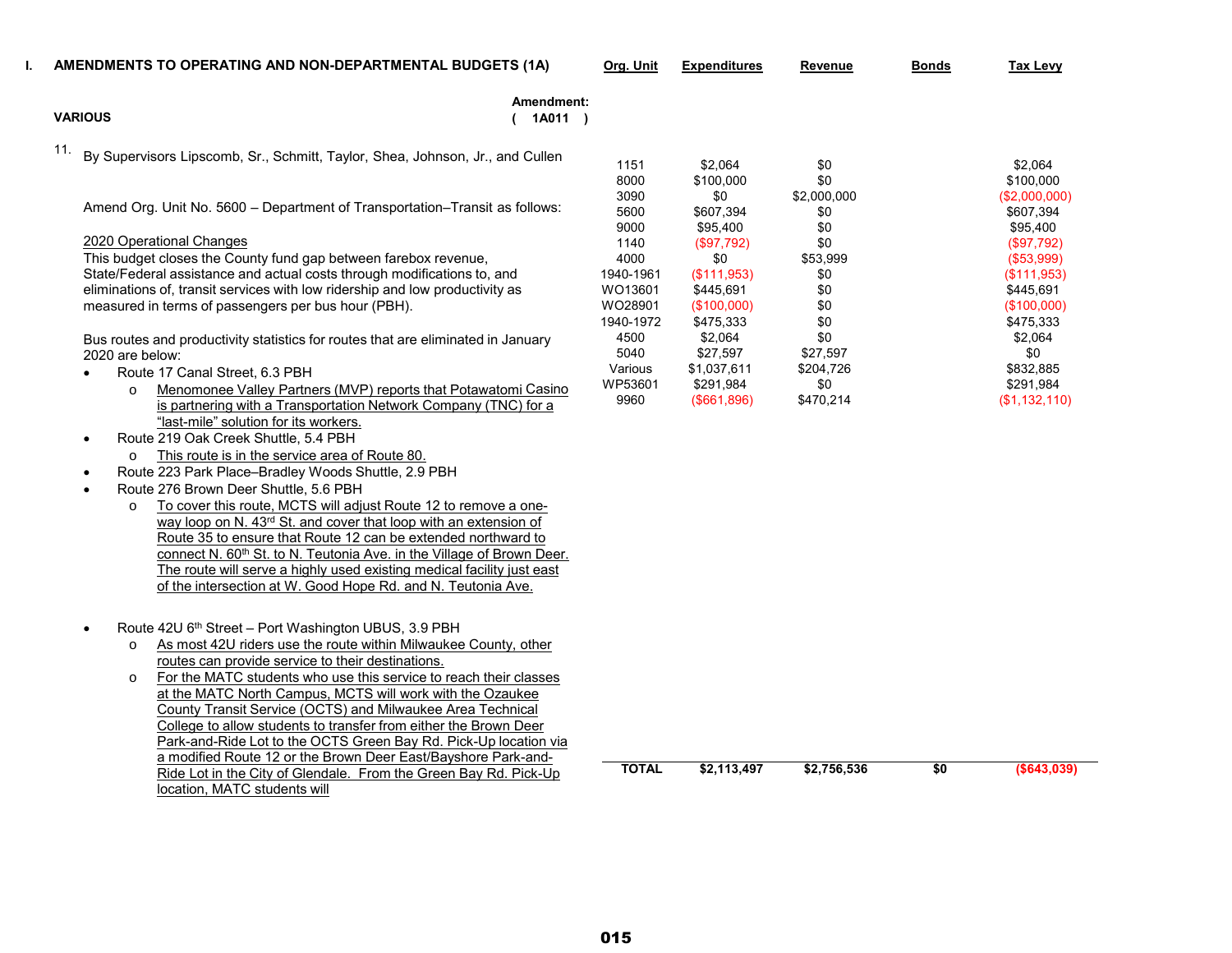*\*1A011 Continued\**

be able to transfer to OCTS' rideshare taxi service. \$15,500 is budgeted for MATC students traveling to and from the MATC North Campus to transfer with their U-Pass at no additional cost.

0 Route 49U Brown Deer UBUS, 7.4 PBH

The following special summer and seasonal services operating at a low productivity of below 8 BBH are also eliminated:

- Brewers Line buses to Miller Park.
- 0 Wisconsin Avenue Downtown shuttles to ethnic festivals and toSummerfest at Maier Festival Grounds.
- Freeway Flyers to German Fest, Irish Fest and Festa Italiana.
- ٠ Shuttle and Freeway Flyer services to Wisconsin State Fair.

MCTS and the Director of Transportation shall work toward an agreement to establish a funding partnership for future years of special summer and seasonal transit service with the Wisconsin State Fair, Milwaukee Brewers, Milwaukee World Festival LLC, and the organizations which operate the ethnic festivals at the Henry W. Maier Festival Grounds.

Amend Org. Unit No. 1140 – Human Resources as follows:

1.0 FTE Employee Engagement Coordinator is created and offset with increased vacancy and turnover for a net for a cost of \$98,000 \$0. This position will coordinate employee engagement efforts throughout the county, oversee countywide employee communications, and coordinate survey administration.

Amend Org. Unit 3090 – Office of the County Treasurer as follows:

. Increase Investment Earnings by \$2,000,000 to \$5,934,456.

Amend the narrative for the Office of the Treasurer as follows:

### **Strategic Implementation:**

Revenues are budgeted to increase decrease nearly \$656,900 \$1,343,067 due to higher investment earnings lower delinquent tax revenue. The expenditure for investment advisor fees for 2020 remains unchanged from 2019 at \$300,000.

Amend Org. Unit 4000 – Office of the Sheriff as follows:

 $\bullet$  Increase General Transportation Aids \$53,999 based on an updated projection provided by the State of Wisconsin.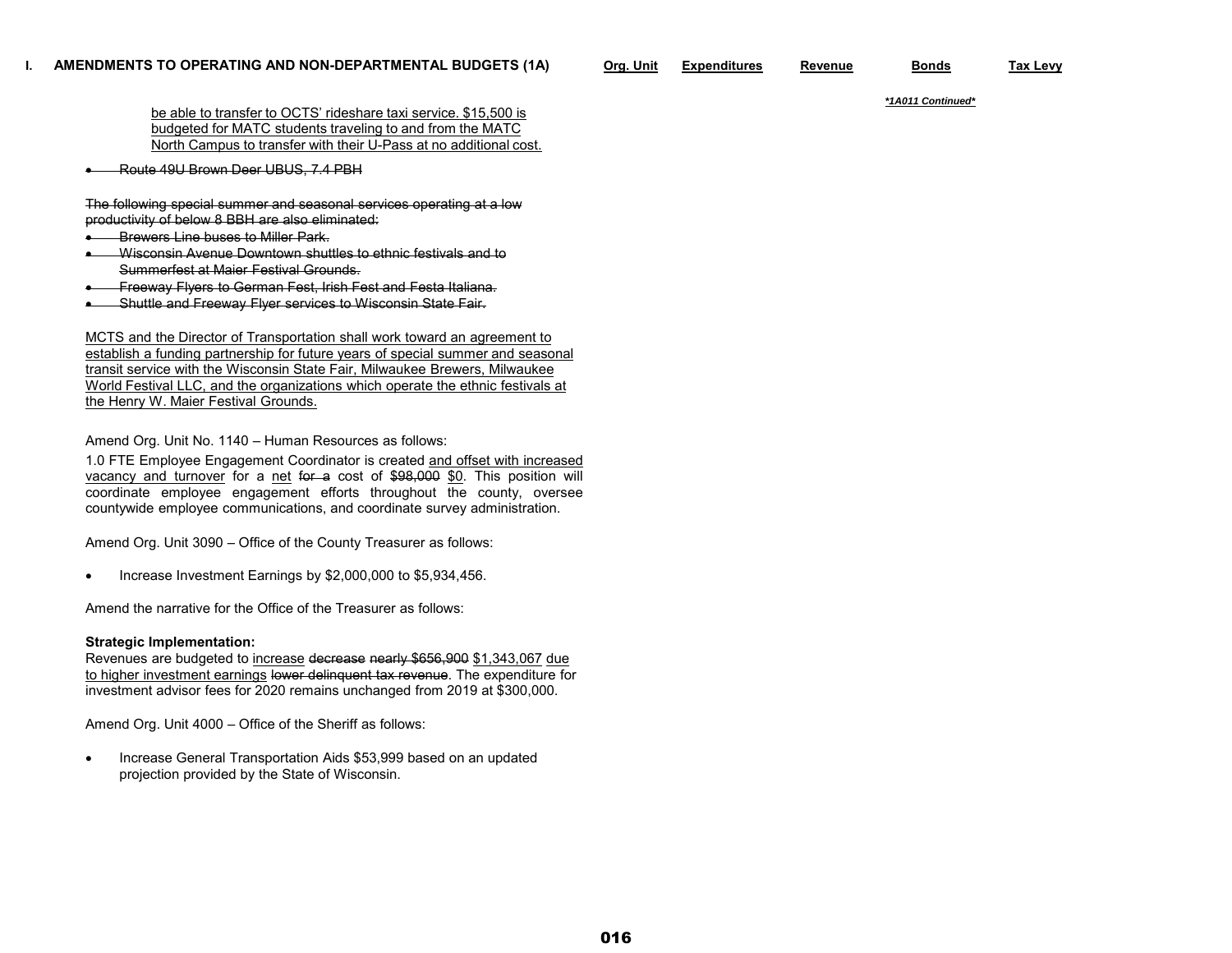Amend the Office of the Sheriff's narrative as follows:

**Strategic Overview:** The Expressway Patrol Division provides law enforcement services for the 158 miles of urban freeway traveling through Milwaukee County. Tax levy support of \$1,409,200 \$1,355,201 is provided for this state mandated obligation through Expressway Policing Aids (EPA) ss59-84(10)(b) and General Transportation Aids (GTA) program ss86.30. Milwaukee County is the only county in Wisconsin that is responsible for patrolling its expressways. The State Highway Patrol has responsibility for expressways in all other Counties.

Amend Org. Unit No. 1940-1961-Litigation Reserve as follows:

e Reduce the appropriation of the Litigation Reserve by \$111,953.

Amend the Litigation Reserve narrative as follows:

**Strategic Implementation:** The litigation reserve including funding available for unanticipated litigation costs. The reserve is under the management of the Office of Corporation Counsel. In 2020, \$526,899 \$414,946 is included. The Corporation Counsel is actively working to reduce the use of outside counsel and settlement costs. The Corporation Counsel may request transfers from the Appropriation for Contingencies or other funding source if the funds in this account are insufficient.

Amend Org. Unit No. 8000 -Department of Health and Human Services narrative – as follows:

Funding for emergency shelters/joint component contracts remains consistent with 2020 levels. Contracts with agencies will be performance based with a focus on moving individuals into permanent housing from shelter.

An appropriation of \$100,000 is provided for the Department of Health and Human Services – Housing Division to develop a plan to assist homeless victims of domestic violence with emergency shelter options. The Department shall submit a plan to the County Board no later than the March 2020 meeting cycle for review.

Amend the narrative of Org. Unit No. 9000 – Department of Parks, Recreation, and Culture at or near page 370 as follows:

Holler Park pool, which was closed at the beginning of the season due to insufficient lifeguards, and Grobschmidt Pool, which was closed because of a water main break midway through the summer, will both remain

017

*\*1A011 Continued\**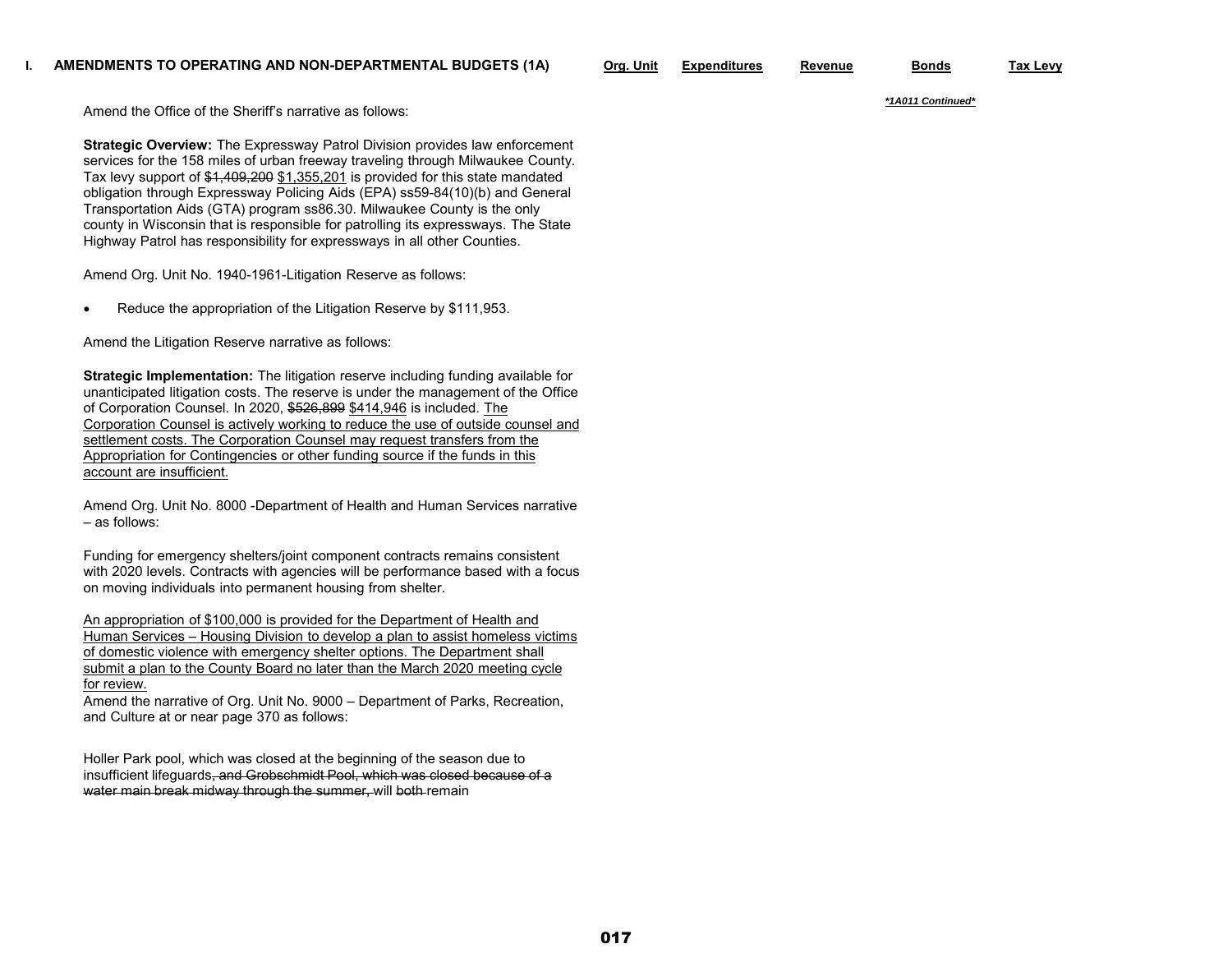#### **I.AMENDMENTS TO OPERATING AND NON-DEPARTMENTAL BUDGETS (1A) Org. Unit Expenditures Revenue Bonds Tax Levy**

*\*1A011 Continued\**

closed in 2020. Grobschmidt Pool shall re-open for the 2020 season at an annual cost for operations and maintenance of \$95,400.

Amend the 2020 Recommended Capital Improvements Budget to include Project WO13601 – Trimborn Farm Stone Barn Roof as follows:

 $\bullet$ Increase expenditure authority and property tax levy by \$445,691.

## *2020 Sub-Project Addresses the following item/issue:*

The roofs on the stone barn and the south addition have severely deteriorated and are in significant disrepair. Extensive historical research and meetings with historical review committee(s) for approval is anticipated (for the scope of work section(s)).

## *2020 Scope of Work:*

The scope of work includes research, design and governmental/historical approvals required for the replacement of the entire wood shingle roofs on the barn and its south addition. Additional anticipated construction work includes: wood trim painted (20% - 50%), barn roof sheathing (10%), south addition roof sheathing (100%), barn rafters (4), south addition rafters (8), replacement of the sheet metal ridge cap and reconstruction of the original cupola. A delay in this scope of work will cause an increase in the amount of framing, sheathing, and trim replacements. Contractors shall be prequalified to perform historic renovation work. With respect to sustainability and energy efficiency, existing sheet metal and product containers could be recycled and paint/sealants could be low VOC. Recommendations are based on personal observations and the reroofing report (James G. Otto Architect, LLC dated November 9, 2016). Due to the building's historical nature, a specialized design consultant will be used.

## *2021-2024 Scope of Work:*

In 2021, perform construction work to replace the entire wood shingle roofs on the barn and its south addition along with the additional anticipated replacement of miscellaneous trim, sheathing, framing members, sheet metal and cupola.

Amend the Recommended Capital Improvement Budget for Project No. WO28901 – CJF Intercoms and Door Controls Replacement as follows:

 $\bullet$ Decrease expenditure authority and property tax levy by \$100,000.

## *2020 Scope of Work:*

The scope of work includes replacing the existing Jail Control system with new state of the art solution that incorporates current hardware and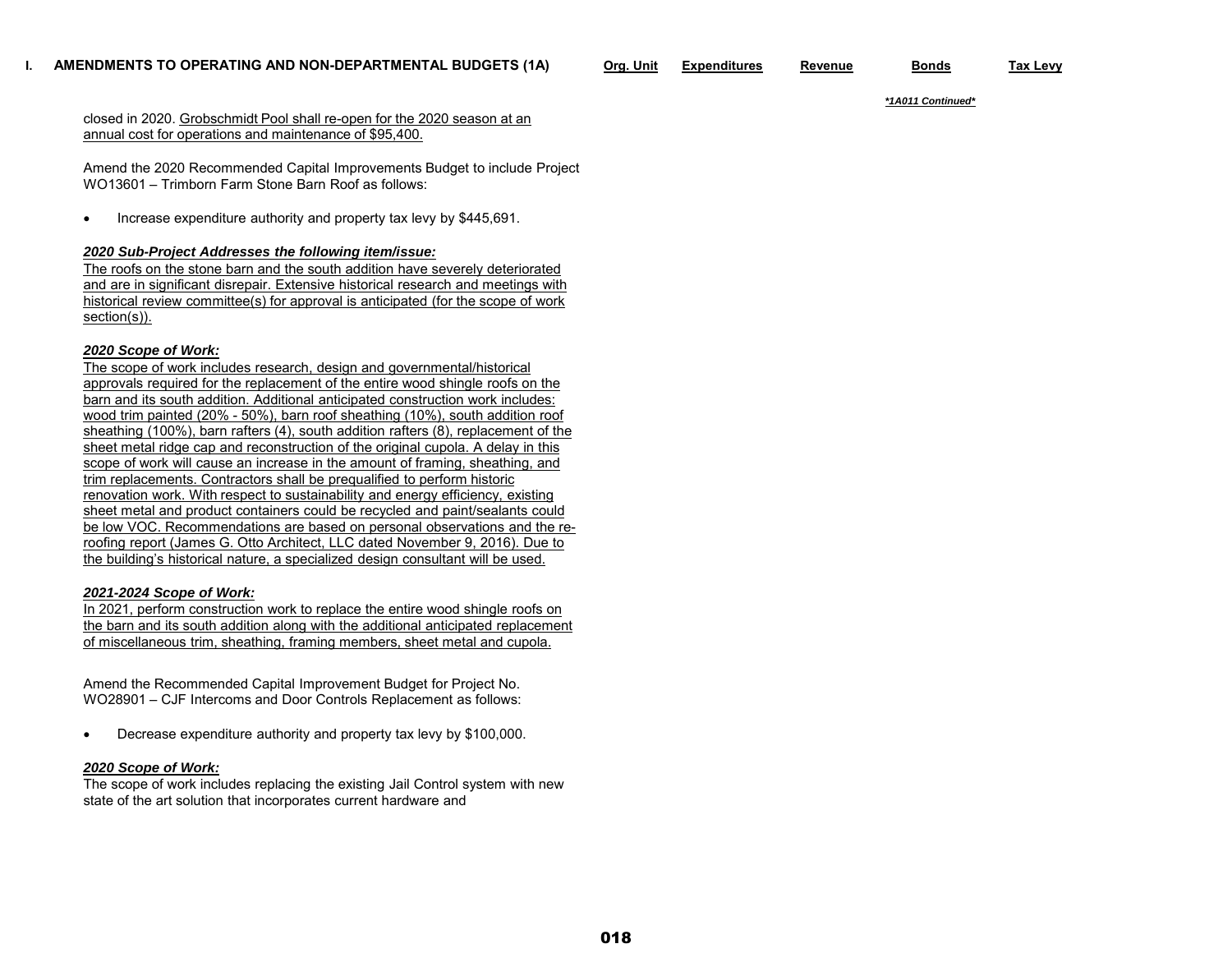software that is readily available. Electronic lock and door mechanisms that are currently in place will be reused. A total of \$1,700,000 \$1,600,000 of the \$2,200,000 \$2,100,000 appropriated for the 2020 scope of work is contained in an allocated contingency account within the capital improvement project. Upon review and confirmation from the Office of the Comptroller (Comptroller) and the Department of Administrative Services (DAS) that planning and design has been completed, the Sheriff shall make a request to the County Board to release the allocated appropriation. The request to the County Board shall include a report, fiscal note, and resolution. The resolution will include language directing the DAS and the Comptroller to perform an administrative appropriation transfer to effectuate the reallocation of budget authority within the project.

Amend Org. Unit No. 1940-1972 – Wages and Benefits Modification narrative as

### follows:

**Strategic Implementation:** This program includes centrally budgeted modifications to Wages and/or Benefits. All eligible employees will see <sup>a</sup> 1 percent increase effective in Pay Period 15 2. (Pay Period 1 dates are all in 2019). Funds for this salary increase is included in departmental budgets., except for \$175,333 that is contained in this non-departmental budget earmarked for Department of Health and Human Services-Behavioral Health Division (DHHS-BHD) employees. Subject to the approval of the Milwaukee County Mental Health Board and County Executive, these funds are available for <sup>a</sup> salary increase for DHHS-BHD employees. In 2020, there are two four items included in this program area.

- 0 A net appropriation of \$400,000 is included in this program area for potential wage increases for employees who are members of the Milwaukee Building & Construction Trades Council. An additional allocation of \$200,000 is included in the DOT-Airport budget for <sup>a</sup> total of \$600,000 countywide. The Director of Human Resources shall provide <sup>a</sup> report to the County Board providing the specific details of the proposed increase in pay based on market conditions. Approval by the County Board to release the funds via appropriation transfer will be requested after the report is reviewed.
- 0 An appropriation of \$300,000 is included in this program area for correctional officer compensation adjustments. File No. 19-528, adopted June 20, 2019, authorized the reallocation of correctional officer pay grades to provide a 6.5 percent increase in pay effective June 16, 2019. The Chief Human Resources Director is requested to assess the effectiveness of the wage increase on the ability of the affected departments to hire, retain staff, and reduce mandatory overtime. A recommendation on the use of the funds shall be

*\*1A011 Continued\**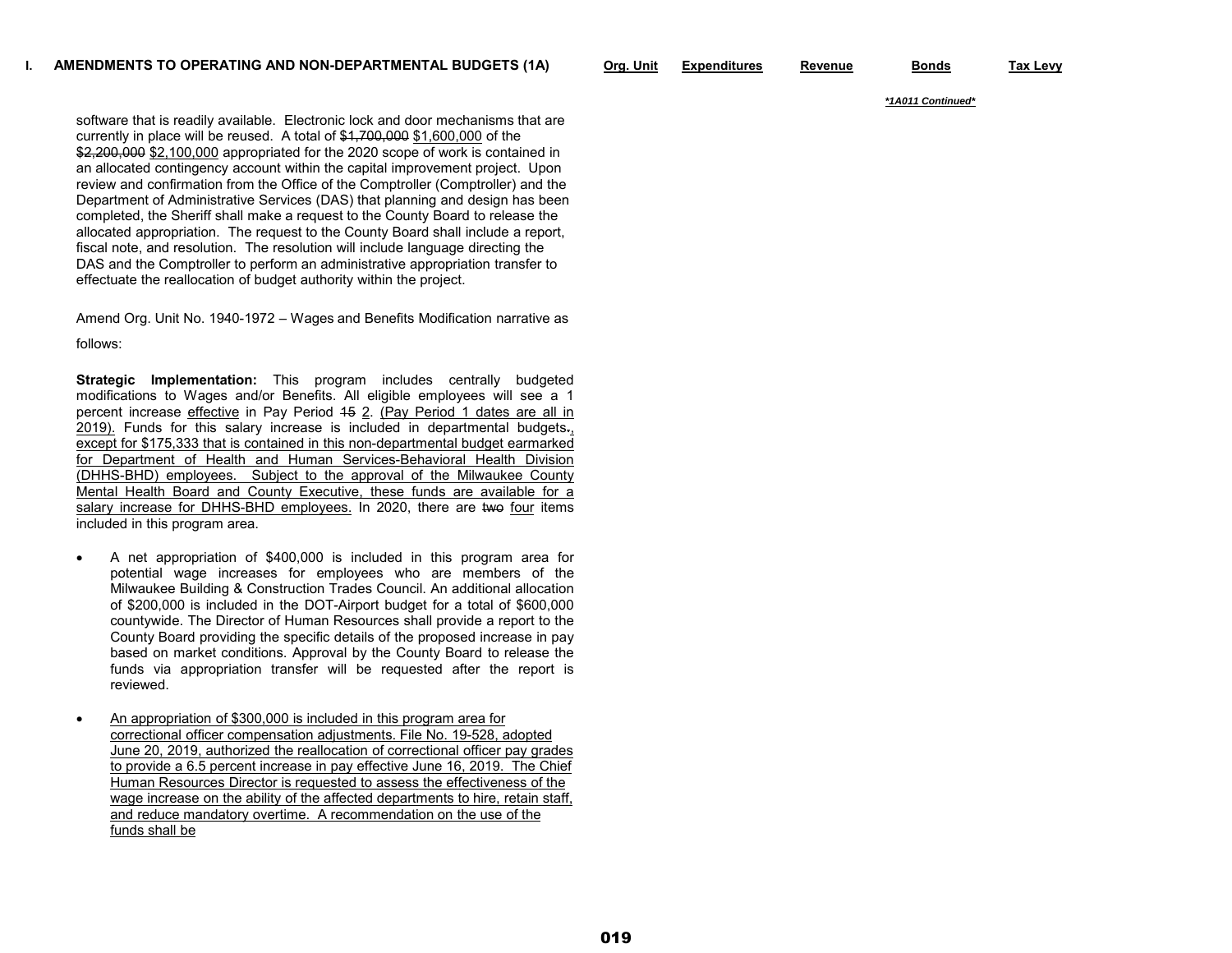*\*1A011 Continued\**

## submitted to the County Board for consideration no later than the March 2020 meeting cycle.

- 0 A vacancy and turnover reduction of \$2,000,016 is included in this program area for 2020. Based on recent experience, the County has experienced <sup>a</sup> higher level of vacancy savings than budgeted. DAS-Performance, Strategy, and Budget and the Office of the Comptroller will monitor the actual vacancy rate during 2020 and recommend corrective action if needed. Departmental fund transfers from personnel to other account series will be reduced or eliminated in early 2020.
- $\bullet$  To remain competitive in the job market, the following pay grades will have the lowest wage step(s) eliminated. Workers in these steps shall be moved to the next highest step in the pay grade. The County Executive and Milwaukee County Mental Health Board are encouraged to examine salaries within the Department of Health and Human Services – Behavioral Health Division to establish a pay rates for regular employees that exceed \$14.34 per hour. The pay grades and steps affected are as follows:

Amend the 2020 Recommended Capital Budget to include Capital Project No. WP53601 – Mitchell Airport Park Playground as follows:

0 Increase expenditure authority and property tax levy by \$291,984.

## *2020 Sub-Project Addresses the following item/issue:*

The playground at Mitchell Airport Park is a Class 3 playground and is one of the oldest playgrounds in the Milwaukee County Parks system, having been installed in 1995. Based on age and condition, Mitchell Airport Park Playground is a number four priority for playground replacement within the Milwaukee County Parks System. In addition, the safety surfacing material is all sand, which is the most maintenance-intensive surfacing, has potential safety issues associated with sand cleanliness, and does not provide any ADA accessibility. Playgrounds are ideally replaced at 20-year intervals to provide exciting, up-to-date, accessible playgrounds that meet current safety standards and guidelines. Request replacement with new Class 3 playground.

## *2020 Scope of Work:*

The scope of work includes replacement of the play area involving removal of existing play equipment, installing concrete curb, new accessible playground equipment, benches, asphalt walks, signage and poured in place safety surface.

## *2021-2024 Scope of Work:*

None.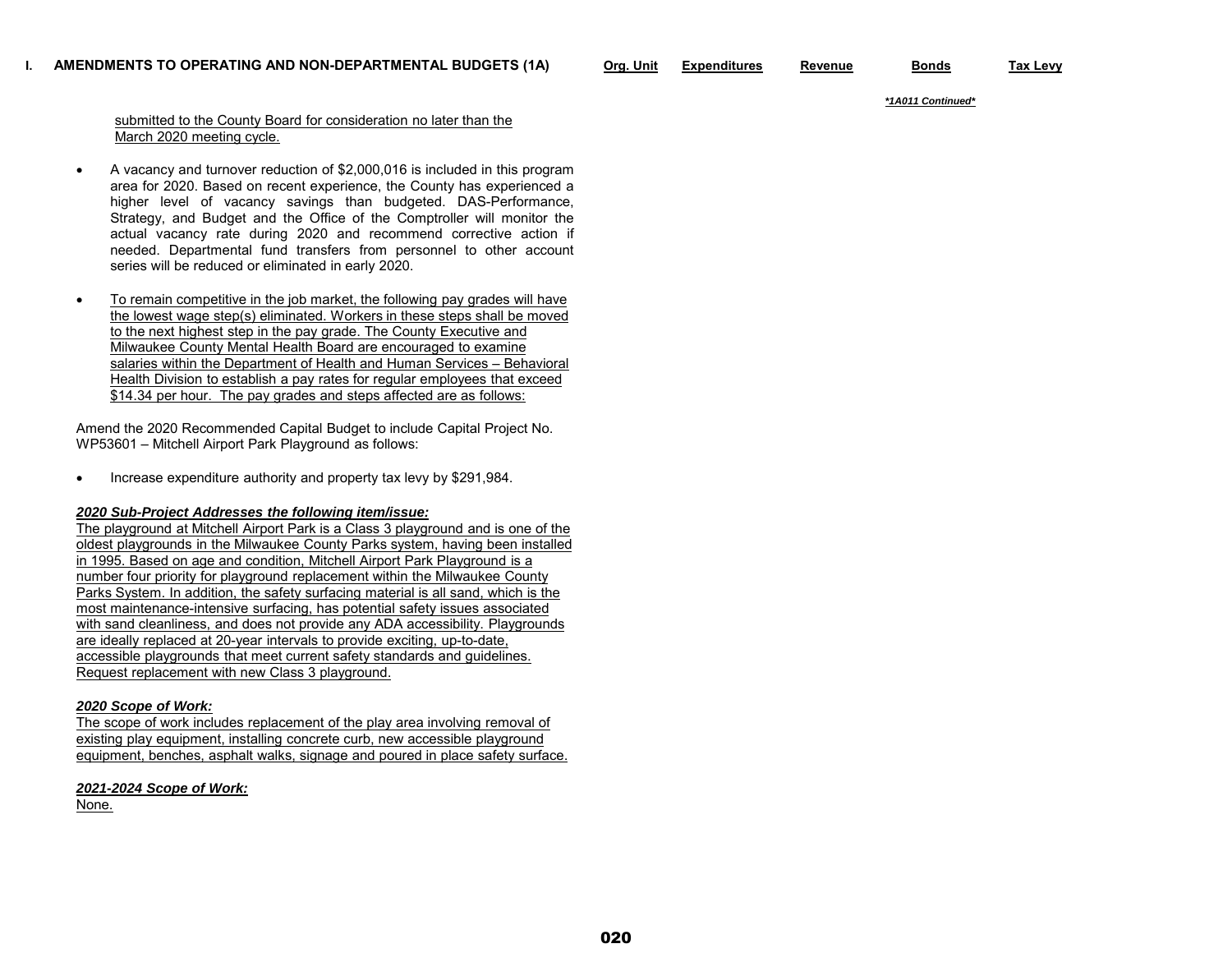#### **I.AMENDMENTS TO OPERATING AND NON-DEPARTMENTAL BUDGETS (1A) Org. Unit Expenditures Revenue Bonds Tax Levy**

Amend Org. Unit No. 9960 – General County Debt Service to: *\*1A011 Continued\** / *\*1A011 Continued\** 

0 Decrease interest expenses by \$661,896.

Amend the narrative for Org. Unit No. 9960 – General County Debt Service as follows:

### **DEBT SERVICE EXPENSES (8021 and 8022)**

The 2020 Budget includes an increase of \$880,878 in principal payments associated with general obligation debt from \$66,146,614 to \$67,027,492. The Budget also includes a decrease of \$915,566 an increase of \$41,158 of interest expenses from \$21,744,412 to \$20,828,846 \$21,490,742. The net change to overall debt service principal and interest expenses is a decrease an increase of \$34,688 \$937,036 from \$87,891,026 to \$87,856,338 \$88,828,062.

The Budget contains assumptions related to the 2019 debt issuances that have not yet been issued. The 2019 financings include long term corporate purpose bonds, short term general obligation notes (ERP and equipment), taxable notes and corporate purpose refunding bonds.

In March 2019, County Board and County Executive passed File 19-246 that authorized and provided parameters for the issuance of <sup>a</sup> not-to-exceed amount of \$29,500,000 of General Obligation Refunding Bonds to refund the balance of the outstanding: 2010C Build America Bonds.

The amounts related to the 2019 bond issuances will be revised throughout the budget process and will be final once the bond issues close.

Amend Org. Unit No. 9960 – General County Debt Service to:

0 Increase the contribution from the Reserve for County Bonds by \$470,214.

Amend the narrative for Org. Unit No. 9960 – General County Debt Service as follows:

## **Reserve for County Bonds (4703)**

The 2020 contribution from the Reserve for County Bonds is \$3,598,267.3,128,053, which is \$219,500 below the amount budgeted as compared to the 2019 Adopted Budget. The \$3,598,267 includes \$470,214 of bid premiums from the 2019 general obligation bond and note issuances, which will be used to pay 2020 interest expenses. The \$470,214 is made up from bid premium from the following issuances: \$122,196 is from the Series 2019C General Obligation Promissory Notes, \$74,874 is from the Series 2019D General Obligation Short Term Bonds, \$145,430 is from the Series 2019F General Obligation Promissory Notes, and \$127,714 is from the Series 2019G General Obligation Transit Promissory Notes.

This amendment would reduce the tax levy by \$643,039.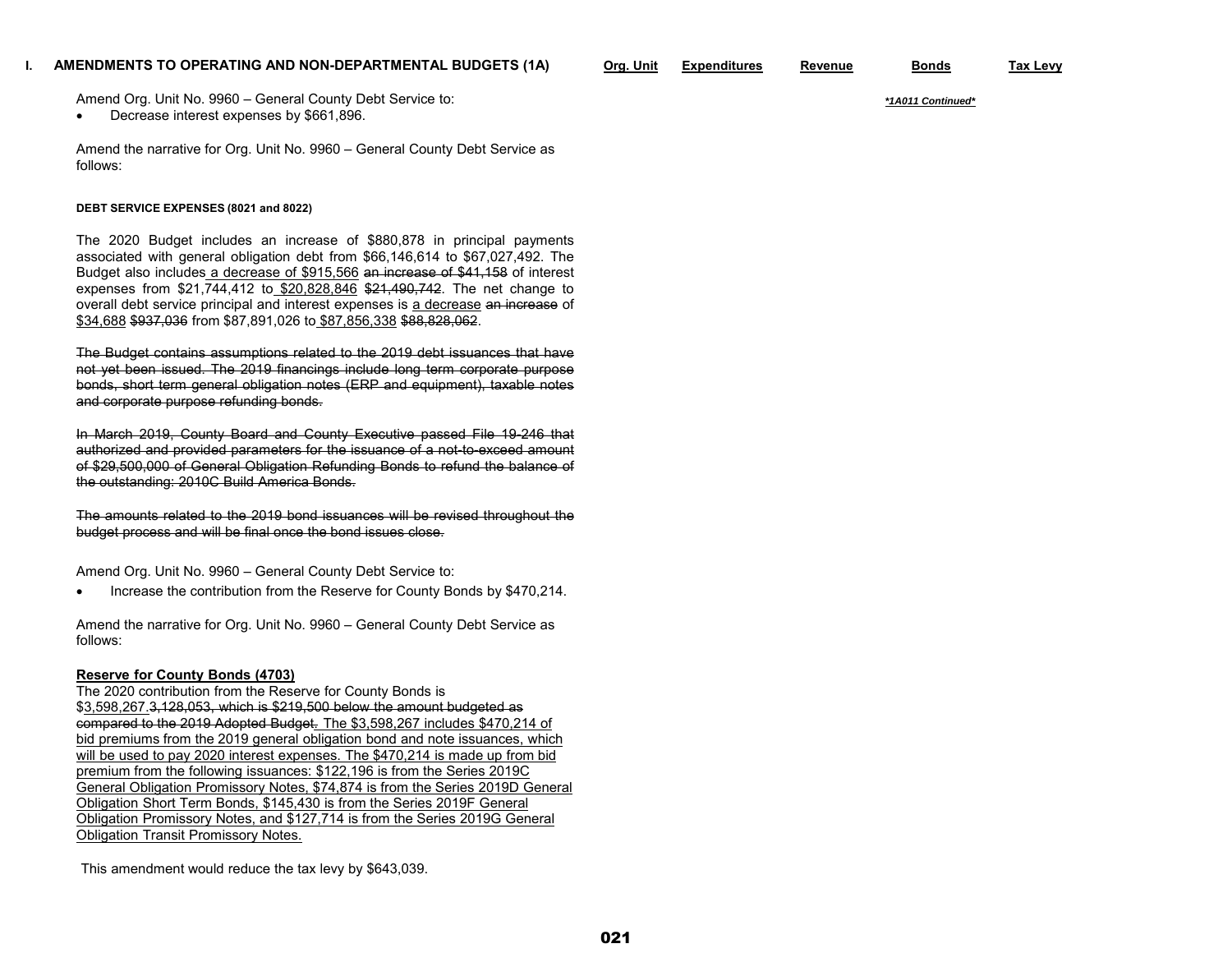*\*1A011 Continued\**

|                     | ves | Nayes | Excused/<br>Abstain |
|---------------------|-----|-------|---------------------|
| Johnson, Jr. (Vice) |     |       |                     |
| Haas                |     |       |                     |
| Cullen              |     |       |                     |
| Moore Omokunde      |     |       |                     |
| Taylor              |     |       |                     |
| Wasserman           |     |       |                     |
| Schmitt (Chair)     |     |       |                     |
|                     |     |       |                     |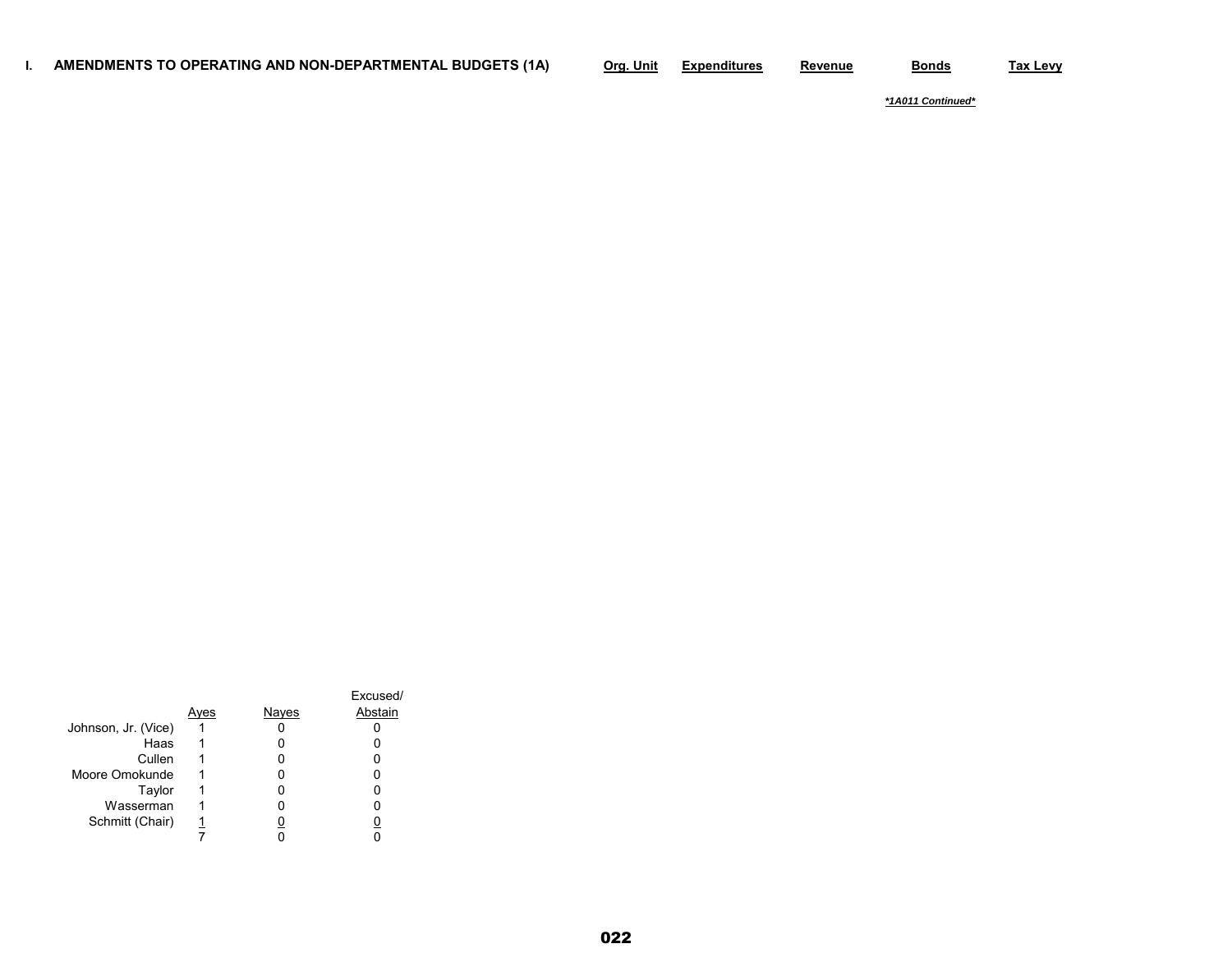| AMENDMENTS TO OPERATING AND NON-DEPARTMENTAL BUDGETS (1A)                                                                                                                                                                                                                                                                                                                                                                                                                                                                                                                                                                                                                                                                    |                       | Org. Unit | <b>Expenditures</b> | Revenue | <b>Bonds</b> | Tax Levy |
|------------------------------------------------------------------------------------------------------------------------------------------------------------------------------------------------------------------------------------------------------------------------------------------------------------------------------------------------------------------------------------------------------------------------------------------------------------------------------------------------------------------------------------------------------------------------------------------------------------------------------------------------------------------------------------------------------------------------------|-----------------------|-----------|---------------------|---------|--------------|----------|
| 5600 DOT-TRANSIT                                                                                                                                                                                                                                                                                                                                                                                                                                                                                                                                                                                                                                                                                                             | Amendment:<br>1A012 ) |           |                     |         |              |          |
| 12.<br>By Supervisor Lipscomb, Sr.                                                                                                                                                                                                                                                                                                                                                                                                                                                                                                                                                                                                                                                                                           |                       | 5600      | \$0                 | \$0     |              | \$0      |
| Amend Org. Unit No. 5600 – Department of Transportation – Transit as follows:                                                                                                                                                                                                                                                                                                                                                                                                                                                                                                                                                                                                                                                |                       |           |                     |         |              |          |
| <b>Bus Rapid Transit (BRT)</b><br>BRT focuses on faster, more frequent transit service that is easier to use in a<br>high passenger-demand transit corridor. A pending Federal grant is anticipated<br>to be awarded by the end of 2019. In 2020, MCTS would then begin to build<br>stations and procure equipment with a BRT start date expected for late 2021.                                                                                                                                                                                                                                                                                                                                                             |                       |           |                     |         |              |          |
| Green Bus Replacement<br>Of the approximately 371 buses operated by MCTS, 180 of them were acquired<br>in 2010-2012 and are nearing the end of their useful lives. These buses are likely<br>to need replacement in the next few years. In 2019, MCTS began piloting<br>acquisition of battery-electric buses (BEBs). In furtherance of carbon reductions<br>to improve area air quality and combat climate change, MCTS shall study and<br>develop a plan for the eventual replacement of its entire fleet of diesel buses with<br>BEBs and/or electric-diesel hybrid buses as a bridge to a BEB fleet. The study<br>shall be furnished to the County Board for consideration no later than the June<br>2020 meeting cycle. |                       |           |                     |         |              |          |
|                                                                                                                                                                                                                                                                                                                                                                                                                                                                                                                                                                                                                                                                                                                              |                       |           |                     |         |              |          |

This amendment would have no tax levy impact.

|                     |     |       | Excused/ |
|---------------------|-----|-------|----------|
|                     | ves | Nayes | Abstain  |
| Johnson, Jr. (Vice) |     |       |          |
| Haas                |     |       |          |
| Cullen              |     |       |          |
| Moore Omokunde      |     |       |          |
| Taylor              |     |       |          |
| Wasserman           |     |       |          |
| Schmitt (Chair)     |     |       |          |
|                     |     |       |          |

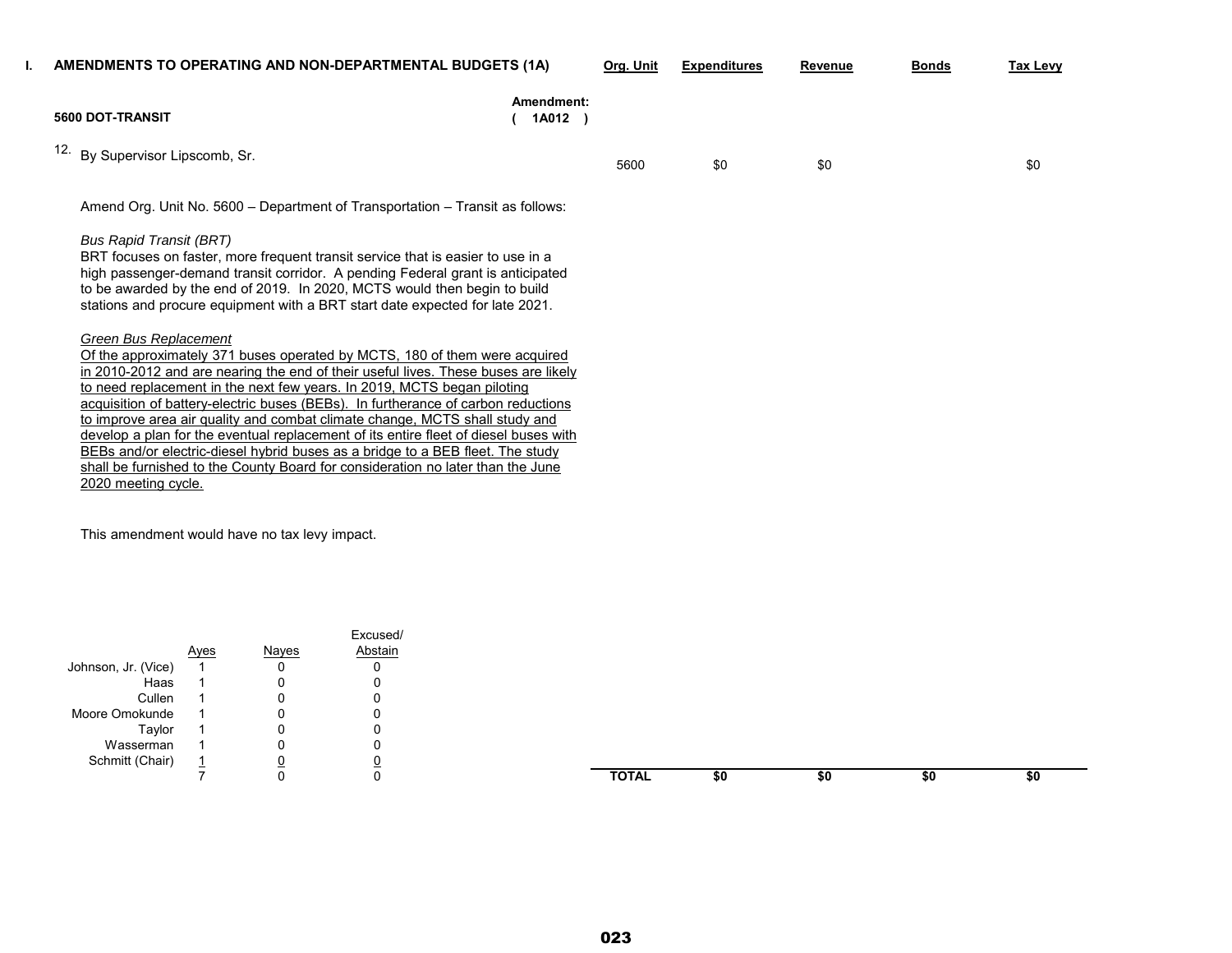| AMENDMENTS TO OPERATING AND NON-DEPARTMENTAL BUDGETS (1A)                                                                                                                                                                                                                                                                                                                                                                                                                                                                                                                                                                        | Org. Unit    | <b>Expenditures</b> | Revenue    | <b>Bonds</b> | <b>Tax Levy</b> |
|----------------------------------------------------------------------------------------------------------------------------------------------------------------------------------------------------------------------------------------------------------------------------------------------------------------------------------------------------------------------------------------------------------------------------------------------------------------------------------------------------------------------------------------------------------------------------------------------------------------------------------|--------------|---------------------|------------|--------------|-----------------|
| 1A014<br>4000 SHERIFF 4300 HOUSE OF CORRECTION                                                                                                                                                                                                                                                                                                                                                                                                                                                                                                                                                                                   |              |                     |            |              |                 |
| By Supervisor Wasserman                                                                                                                                                                                                                                                                                                                                                                                                                                                                                                                                                                                                          | 4300<br>4000 | \$0<br>\$0          | \$0<br>\$0 |              | \$0<br>\$0      |
| Amend Org. Unit No. 4000 – Office of the Sheriff and Org. Unit No. 4300 –<br>House of Correction (HOC) narratives as follows:                                                                                                                                                                                                                                                                                                                                                                                                                                                                                                    |              |                     |            |              |                 |
| Staff from the Department of Administrative Services (DAS), working in<br>conjunction with the Office of the Comptroller. Office of the Sheriff. House of<br>Correction, and Department of Human Resources, shall develop a plan to<br>consolidate the operation of the House of Correction under the authority of the<br>Office of the Sheriff effective by 2021. The analysis shall include opportunities to<br>more efficiently deploy staff and administrative resources across the two<br>departments. The staff shall provide a report to the County Board for<br>consideration no later than the June 2020 meeting cycle. |              |                     |            |              |                 |
|                                                                                                                                                                                                                                                                                                                                                                                                                                                                                                                                                                                                                                  |              | Amendment:          |            |              |                 |

This amendment has no impact on the tax levy.

|                     |     |       | Excused/ |
|---------------------|-----|-------|----------|
|                     | ves | Nayes | Abstain  |
| Johnson, Jr. (Vice) |     |       |          |
| Haas                |     |       |          |
| Cullen              |     |       |          |
| Moore Omokunde      |     |       |          |
| Taylor              |     |       |          |
| Wasserman           |     |       |          |
| Schmitt (Chair)     |     |       |          |
|                     | 5   |       |          |

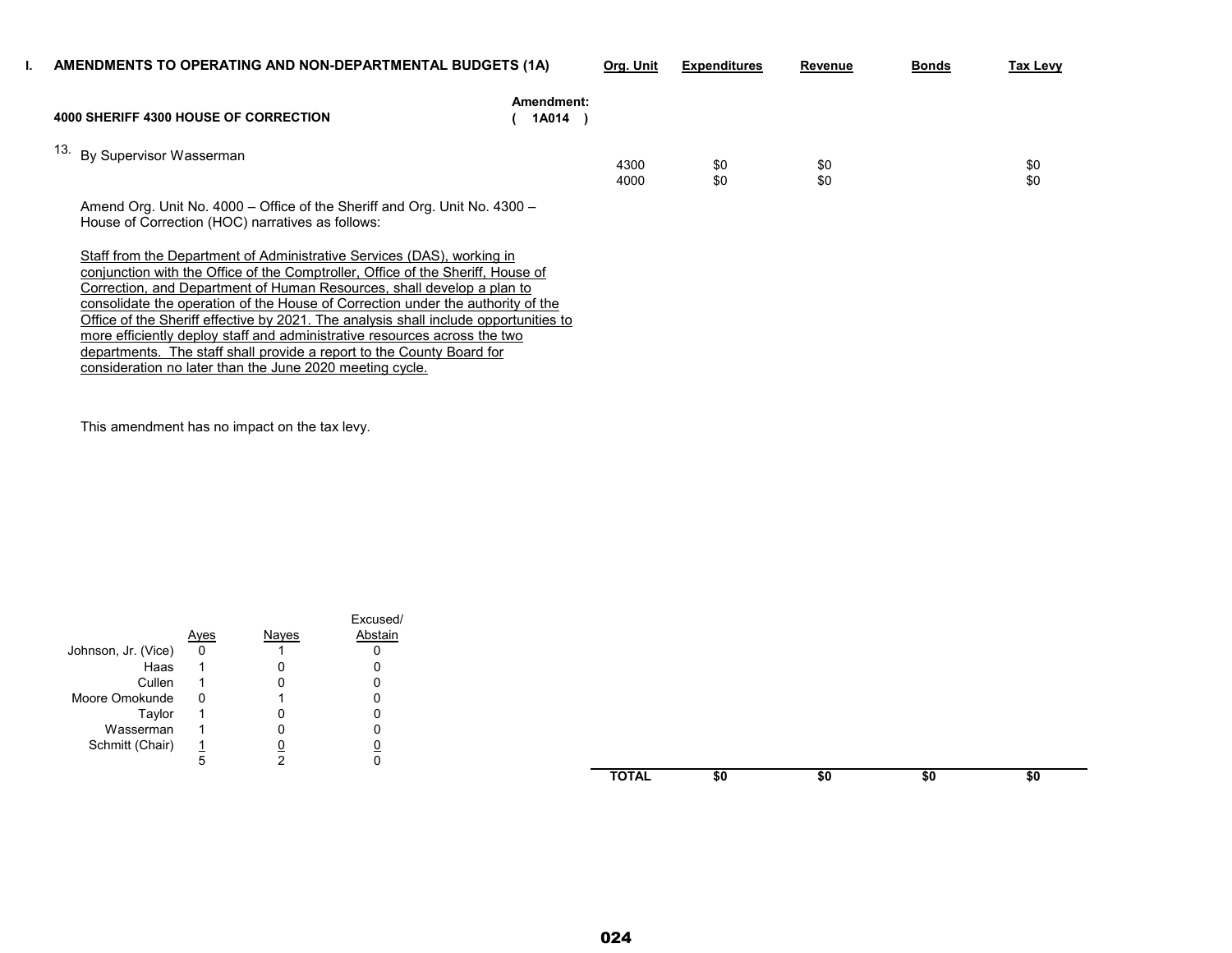| AMENDMENTS TO OPERATING AND NON-DEPARTMENTAL BUDGETS (1A)  |                     | Org. Unit | <b>Expenditures</b> | Revenue | <b>Bonds</b> | Tax Levy |
|------------------------------------------------------------|---------------------|-----------|---------------------|---------|--------------|----------|
| <b>4300 HOUSE OF CORRECTION</b>                            | Amendment:<br>1A017 |           |                     |         |              |          |
| <sup>14.</sup> By Supervisors Alexander and Moore Omokunde |                     | 4300      | \$0                 | \$0     |              | \$0      |

Amend Org. Unit No. 4300 House of Correction (HOC) – narrative as follows:

**I.**

Milwaukee County aims to enhance public safety while improving life outcomes for individuals in our care. In 2020, the House of Correction proposes to transition from the Huber work release program to electronic monitoring for eligible inmates. Under the current Huber program, inmates with low-level offenses stay at the HOC overnight but leave for jobs and other matters during the daytime. Individuals can go unsupervised for up to 16 hours before returning to the HOC. Under this proposal, individuals transferred to the EM program would reside at their homes in the community and be monitored through a global positioning system (GPS)—and in some cases a continuous alcohol monitor—24 hours per day 7 days per week. The EM program establishes conditions including home confinement, travel to work, or other commitments. Individuals must check in at least weekly with a caseworker at Wisconsin Community Services (WCS), the nonprofit that currently manages the EM program. The House of Correction will request WCS to develop reasonable accommodations to eligible electronic monitoring participants that are unable to report to WCS in person. Such accommodations may include an alternative meeting place (i.e., place of employment, home or other public place) that is convenient for the participant. The use of virtual check-ins via facetime or video conferencing shall also be explored.

This amendment would have no impact on the tax levy.

|                     |     |       | Excused/ |
|---------------------|-----|-------|----------|
|                     | ves | Nayes | Abstain  |
| Johnson, Jr. (Vice) |     |       |          |
| Haas                |     |       |          |
| Cullen              |     |       |          |
| Moore Omokunde      | 1   |       |          |
| Taylor              | 1   |       |          |
| Wasserman           | 1   |       |          |
| Schmitt (Chair)     | 1   |       |          |
|                     |     |       |          |
|                     |     |       |          |

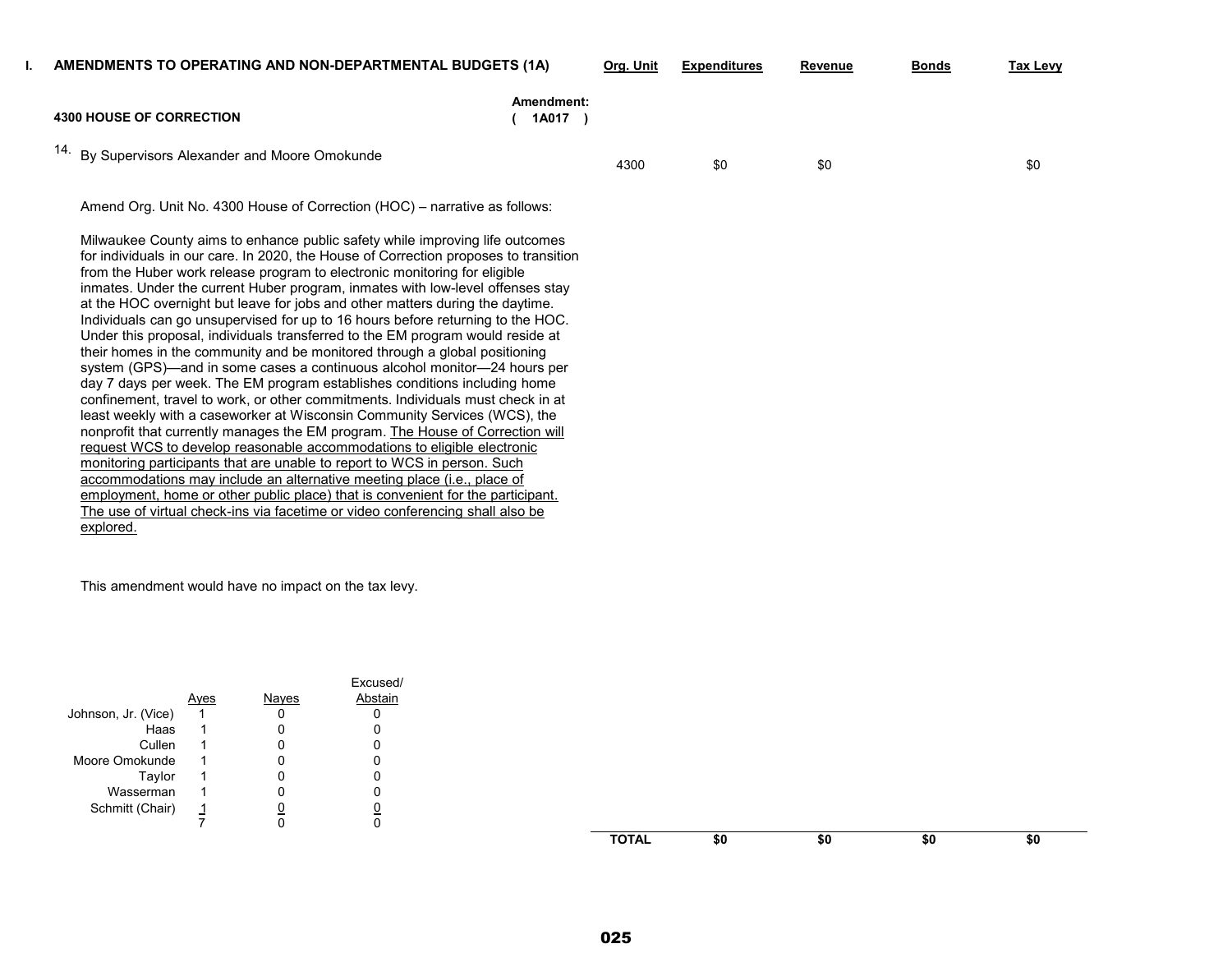| AMENDMENTS TO OPERATING AND NON-DEPARTMENTAL BUDGETS (1A)                                         |                                                                                                                   |                                                                              |                                                                                                                                                                                                                                                                                                                                                                                                                                                                                                                                                                                    |                                                                                | Org. Unit | <b>Expenditures</b> | Revenue | <b>Bonds</b> | <b>Tax Levy</b> |
|---------------------------------------------------------------------------------------------------|-------------------------------------------------------------------------------------------------------------------|------------------------------------------------------------------------------|------------------------------------------------------------------------------------------------------------------------------------------------------------------------------------------------------------------------------------------------------------------------------------------------------------------------------------------------------------------------------------------------------------------------------------------------------------------------------------------------------------------------------------------------------------------------------------|--------------------------------------------------------------------------------|-----------|---------------------|---------|--------------|-----------------|
| <b>1151 DEPARTMENT OF ADMINISTRATIVE SERVICES</b>                                                 |                                                                                                                   |                                                                              |                                                                                                                                                                                                                                                                                                                                                                                                                                                                                                                                                                                    | Amendment:<br>(1A018)                                                          |           |                     |         |              |                 |
| 15.<br><b>By Supervisor Alexander</b>                                                             |                                                                                                                   |                                                                              |                                                                                                                                                                                                                                                                                                                                                                                                                                                                                                                                                                                    |                                                                                | 1151      | \$0                 | \$0     |              | \$0             |
|                                                                                                   |                                                                                                                   |                                                                              |                                                                                                                                                                                                                                                                                                                                                                                                                                                                                                                                                                                    | Amend Org. Unit No. 1151 – Department of Administrative Services – as follows: |           |                     |         |              |                 |
| (DAS).                                                                                            |                                                                                                                   |                                                                              | Strategic Overview: This program area provides overall management and<br>guidance for the nine divisions of the Department of Administrative Services                                                                                                                                                                                                                                                                                                                                                                                                                              |                                                                                |           |                     |         |              |                 |
| applicable divisions.                                                                             |                                                                                                                   |                                                                              | Expenditures in the 2020 budget are reduced primarily because the 2019<br>budget for this division included centralized DAS-wide funding for department<br>salary adjustments. The 2020 budget spreads this funding amongst the                                                                                                                                                                                                                                                                                                                                                    |                                                                                |           |                     |         |              |                 |
|                                                                                                   |                                                                                                                   |                                                                              | 1.0 FTE of Special Project Manager, which was created by File 19-505, is<br>included in the 2020 Budget to focus on correctional health care.                                                                                                                                                                                                                                                                                                                                                                                                                                      |                                                                                |           |                     |         |              |                 |
| June 2020 meeting cycle.                                                                          |                                                                                                                   |                                                                              | DAS shall study the operational and capital feasibility of dispersing different<br>community-based County services in two locations outside of the Downtown<br>Milwaukee area so residents may utilize departmental services on the northern<br>and southern sides of the County without having to drive downtown, pay for<br>parking, and be subject to security screening. The study will examine which<br>services may qualify for dispersion, and how different services would potentially<br>be co-located. DAS shall furnish the study to the County Board no later than the |                                                                                |           |                     |         |              |                 |
| This amendment would have no tax levy impact.                                                     |                                                                                                                   |                                                                              |                                                                                                                                                                                                                                                                                                                                                                                                                                                                                                                                                                                    |                                                                                |           |                     |         |              |                 |
| Johnson, Jr. (Vice)<br>Haas<br>Cullen<br>Moore Omokunde<br>Taylor<br>Wasserman<br>Schmitt (Chair) | <u>Ayes</u><br>$\mathbf{1}$<br>1<br>$\mathbf{1}$<br>$\mathbf{1}$<br>$\mathbf{1}$<br>$\mathbf{1}$<br>$\frac{1}{7}$ | Nayes<br>0<br>0<br>0<br>0<br>0<br>$\mathbf 0$<br>$\underline{0}$<br>$\Omega$ | Excused/<br>Abstain<br>0<br>0<br>0<br>$\mathbf 0$<br>$\mathbf 0$<br>$\mathbf 0$<br>$\overline{0}$<br>$\mathbf 0$                                                                                                                                                                                                                                                                                                                                                                                                                                                                   |                                                                                |           |                     |         |              |                 |

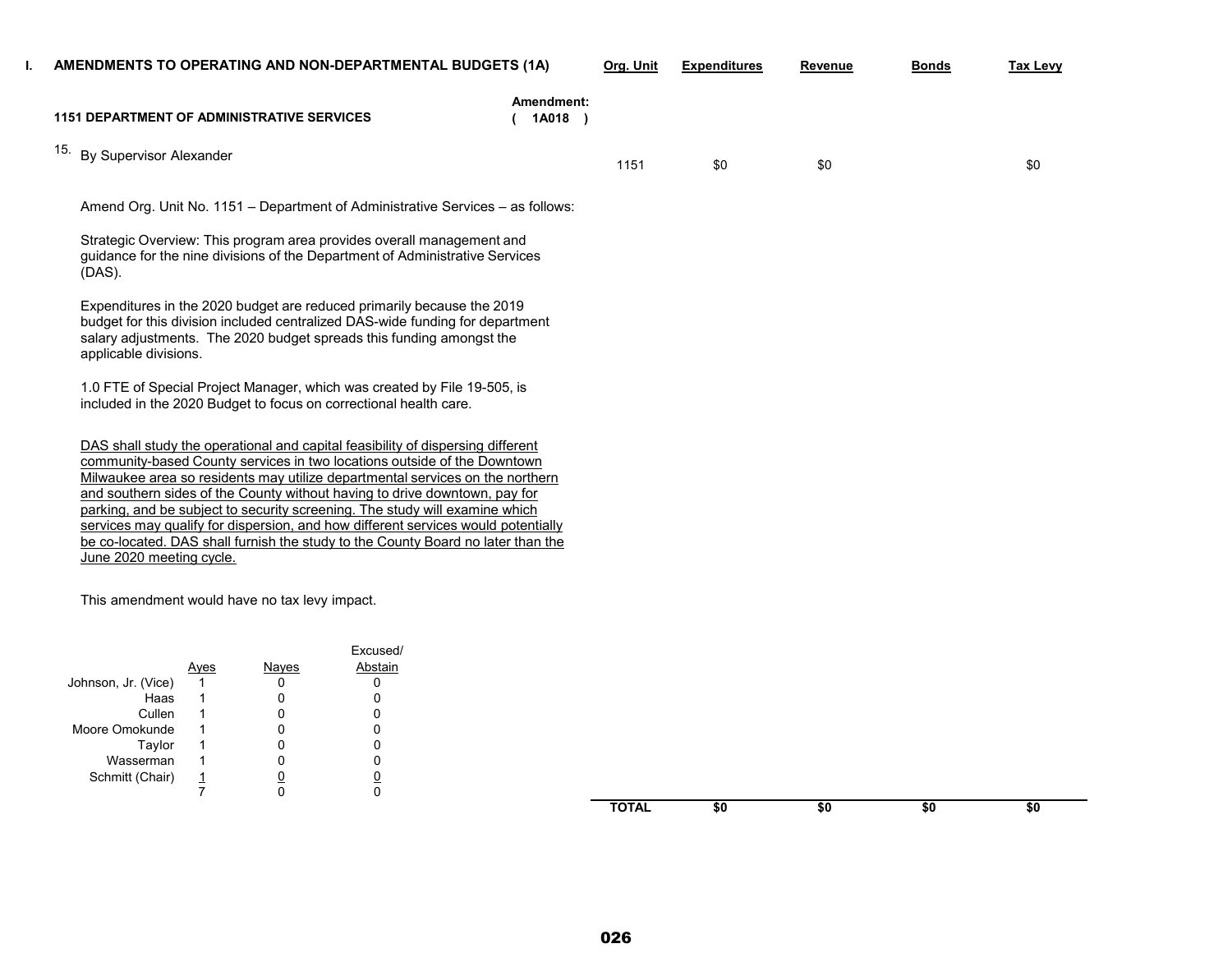| Ш. | AMENDMENTS TO OPERATING AND NON-DEPARTMENTAL BUDGETS (1C)                                                                                                                             |                         | Org. Unit         | <b>Expenditures</b> | <b>Revenue</b> | <b>Bonds</b> | Tax Levy   |
|----|---------------------------------------------------------------------------------------------------------------------------------------------------------------------------------------|-------------------------|-------------------|---------------------|----------------|--------------|------------|
|    | 1900-1974 FUND FOR THE ARTS CAMPAC                                                                                                                                                    | Amendment:<br>$1C002$ ) |                   |                     |                |              |            |
|    | By Supervisors Lipscomb, Sr., Moore Omokunde and Cullen                                                                                                                               |                         | 1900-1974<br>9000 | \$0<br>\$0          | \$0<br>\$0     | \$0<br>\$0   | \$0<br>\$0 |
|    | Amend Org. Unit No. 1900-1974 - Non-Departmental Expenditures - Milwaukee<br>County Fund for the Arts and Org. Unit 9000 - Department of Parks, Recreation<br>and Culture as follows: |                         |                   |                     |                |              |            |
|    | The contract between Milwaukee County and the Cultural, Artistic, and Musical                                                                                                         |                         |                   |                     |                |              |            |
|    | Programming Advisory Council (CAMPAC) Administrator is not funded for                                                                                                                 |                         |                   |                     |                |              |            |
|    | 2020. The administration of CAMPAC shall be managed by the Milwaukee                                                                                                                  |                         |                   |                     |                |              |            |
|    | County Department of Parks, Recreation, and Culture (DPRC). The \$13,000                                                                                                              |                         |                   |                     |                |              |            |
|    | earmarked from the CAMPAC allocation that was used to hire an administrator                                                                                                           |                         |                   |                     |                |              |            |
|    | shall be reallocated to the funds available for CAMPAC distributions. The                                                                                                             |                         |                   |                     |                |              |            |
|    | DPRC's Concerts in the Park series shall be eligible for CAMPAC funding in                                                                                                            |                         |                   |                     |                |              |            |
|    | 2020.                                                                                                                                                                                 |                         |                   |                     |                |              |            |

|                     |      |       | Excused/ |
|---------------------|------|-------|----------|
|                     | Aves | Nayes | Abstain  |
| Johnson, Jr. (Vice) |      |       |          |
| Haas                |      |       |          |
| Cullen              |      |       |          |
| Moore Omokunde      |      |       |          |
| Taylor              |      |       |          |
| Wasserman           |      |       |          |
| Schmitt (Chair)     |      |       |          |
|                     |      |       |          |

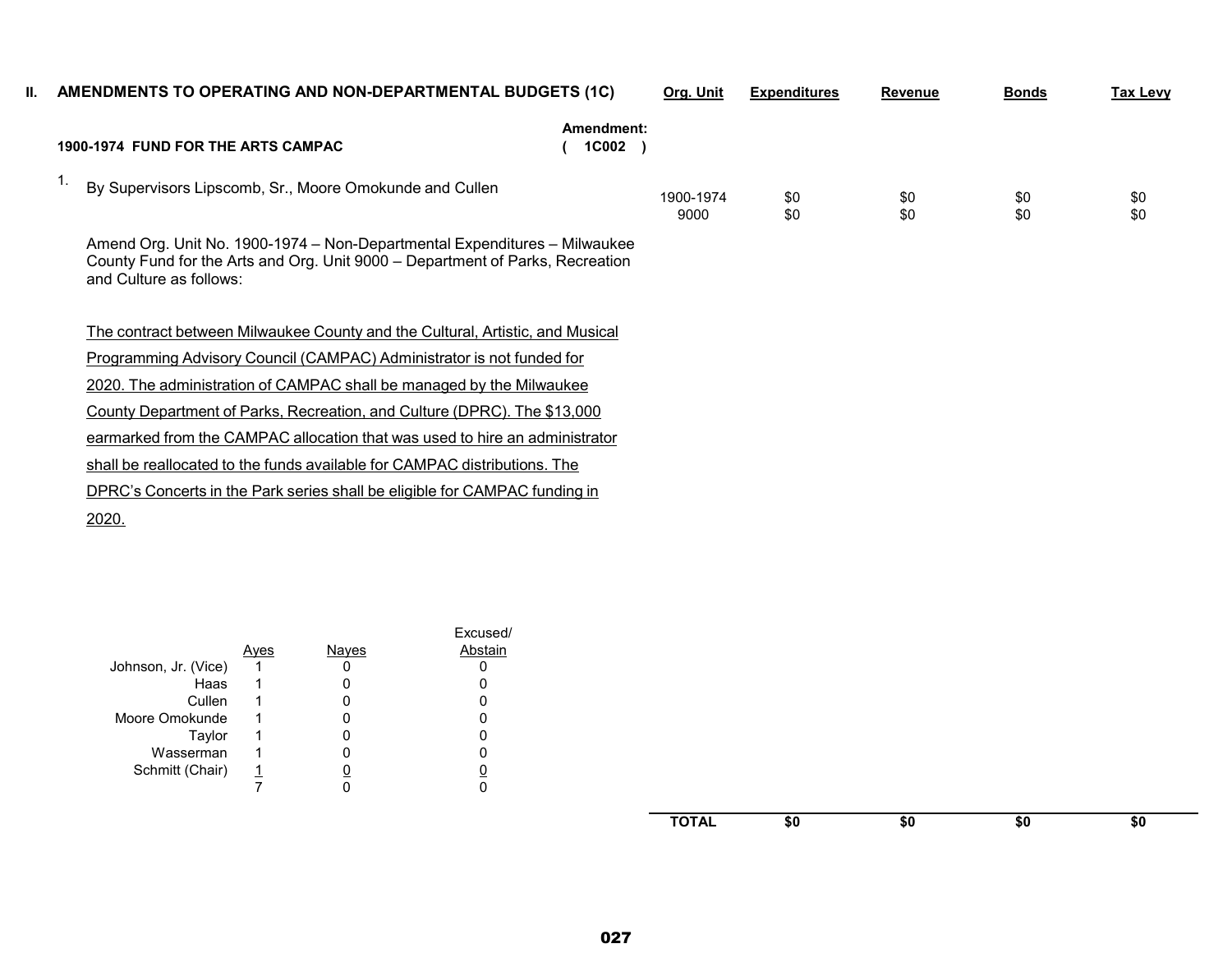| <b>AMENDMENTS TO CAPITAL BUDGET (1B)</b>                                                                                                                                                                                                                                                                                                                                                                                                                                                                                                                                                                                                                                |                     | Org. Unit | <b>Expenditures</b> | <b>Revenue</b> | <b>Bonds</b> | Tax Levy |
|-------------------------------------------------------------------------------------------------------------------------------------------------------------------------------------------------------------------------------------------------------------------------------------------------------------------------------------------------------------------------------------------------------------------------------------------------------------------------------------------------------------------------------------------------------------------------------------------------------------------------------------------------------------------------|---------------------|-----------|---------------------|----------------|--------------|----------|
| <b>WS12601 YOUTH SERVICES &amp; ADMIN RELOCATION</b>                                                                                                                                                                                                                                                                                                                                                                                                                                                                                                                                                                                                                    | Amendment:<br>1B001 |           |                     |                |              |          |
| By Supervisor Lipscomb Sr.                                                                                                                                                                                                                                                                                                                                                                                                                                                                                                                                                                                                                                              |                     | WS12601   | \$0                 | \$0            | \$0          | \$0      |
| Amend the Recommended Capital Improvement Budget for Project No.<br>WS12601 - Youth Services and Admin Relocation and Tenant<br>Improvement as follows:                                                                                                                                                                                                                                                                                                                                                                                                                                                                                                                 |                     |           |                     |                |              |          |
| 2020 Scope of Work:<br>The scope of work includes determination of: programming for various<br>functions, real estate search(es); build-out of space in existing County or<br>in a leased space; staff moving and relocation; furniture/equipment<br>procurement and installation.<br>An allocation of \$660,000 is included in an allocated contingency account<br>within this capital project. A written plan that details the scope and<br>provides more specifics on the redeployment of staff to a new location<br>shall be submitted to the County Board for review. The funds may be<br>released upon approval by the County Board after the report is reviewed. |                     |           |                     |                |              |          |

This amendment would have no tax levy impact.

|                     |     |       | Excused/ |
|---------------------|-----|-------|----------|
|                     | ves | Naves | Abstain  |
| Johnson, Jr. (Vice) |     |       |          |
| Haas                |     |       |          |
| Cullen              |     |       |          |
| Moore Omokunde      |     |       |          |
| Taylor              |     |       |          |
| Wasserman           |     |       |          |
| Schmitt (Chair)     | 1   |       |          |
|                     |     |       |          |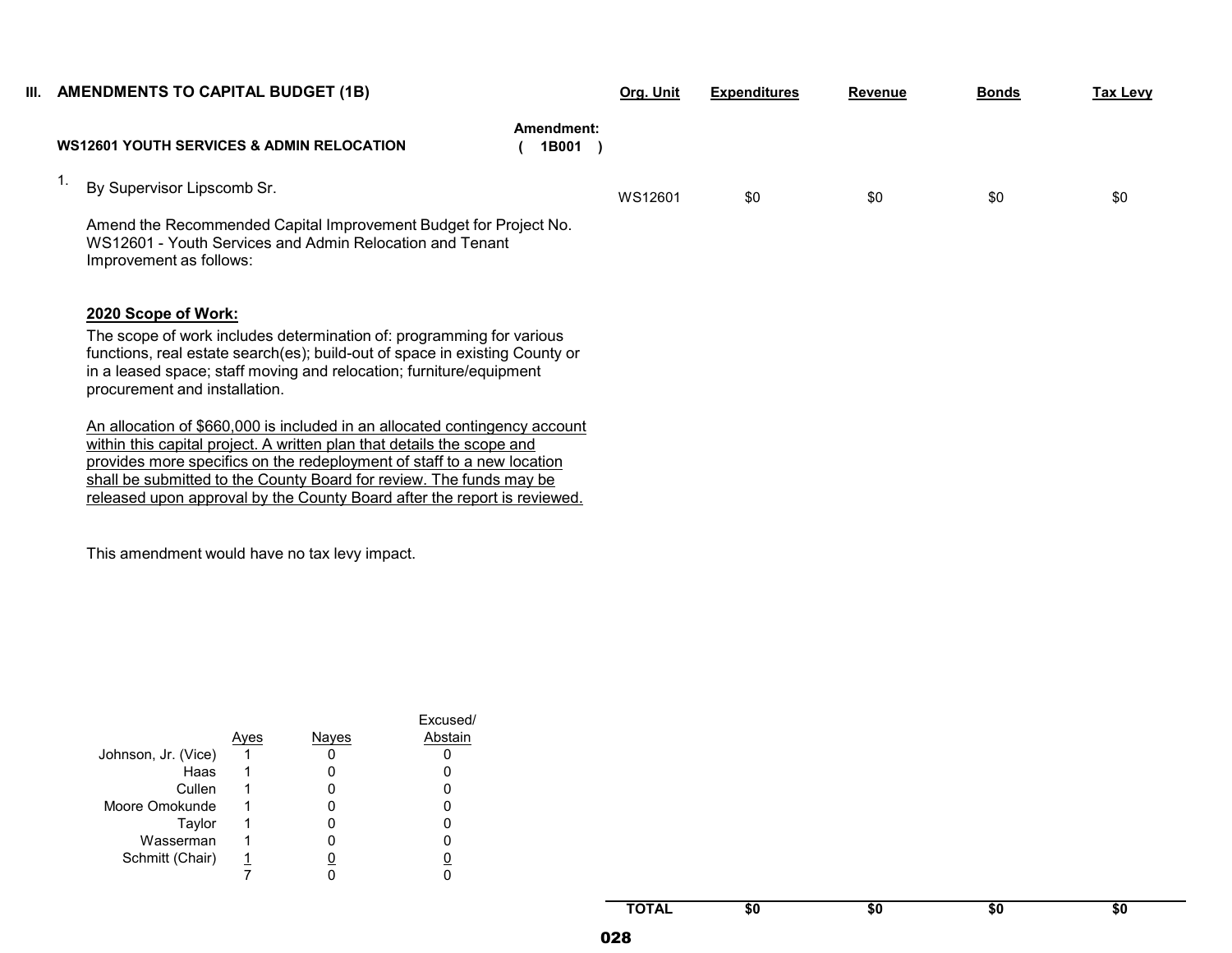|    | III. AMENDMENTS TO CAPITAL BUDGET (1B)                                                                                                                                                                                                                                                                                                                                                                                                                                                                 |                     | Org. Unit | <b>Expenditures</b> | <b>Revenue</b> | <b>Bonds</b> | <b>Tax Levy</b> |
|----|--------------------------------------------------------------------------------------------------------------------------------------------------------------------------------------------------------------------------------------------------------------------------------------------------------------------------------------------------------------------------------------------------------------------------------------------------------------------------------------------------------|---------------------|-----------|---------------------|----------------|--------------|-----------------|
|    | <b>WC20901 FORENSIC SCIENCE CENTER</b>                                                                                                                                                                                                                                                                                                                                                                                                                                                                 | Amendment:<br>1B002 |           |                     |                |              |                 |
| 2. | By Supervisor Lipscomb, Sr.                                                                                                                                                                                                                                                                                                                                                                                                                                                                            |                     | WC20901   | \$0                 | \$0            | \$0          | \$0             |
|    | Amend the Recommended Capital Improvement Budget for Project No.<br>WC20901 - Forensic Science Center - Phase 2 as follows:                                                                                                                                                                                                                                                                                                                                                                            |                     |           |                     |                |              |                 |
|    | 2020 Scope of Work:<br>The scope of work includes detailed planning and design, in cooperation<br>with the developer (MCW) and their design team, and start of construction<br>activities. Procurement of long-lead time equipment. The base building<br>will be constructed by the MCW, and the interior improvements for ME<br>and OEM offices will be built out by the County. Co-location with the<br>MCW's Forensic Science Center is anticipated to reduce project cost and<br>create synergies. |                     |           |                     |                |              |                 |
|    | An appropriation of \$11,191,328 is held in an allocated contingency<br>account within the project. The funds may be released, subject to County<br>Board approval, after the final MCW lease-purchase agreement is<br>presented to the County Board for review.                                                                                                                                                                                                                                       |                     |           |                     |                |              |                 |
|    | The Comptroller, working in conjunction with the Medical Examiner and<br>the Department of Administrative Services - Performance, Strategy and<br>Budget (DAS-PSB), is requested to develop a methodology for<br>determining a rate to charge for referral autopsies that reflects all<br>operational and capital costs paid by Milwaukee County taxpayers. A<br>report and recommendation is requested to be submitted to the County                                                                  |                     |           |                     |                |              |                 |

|                     | ves | Naves | Excused/<br>Abstain |
|---------------------|-----|-------|---------------------|
| Johnson, Jr. (Vice) |     |       |                     |
| Haas                |     |       |                     |
| Cullen              |     |       |                     |
| Moore Omokunde      |     |       |                     |
| Taylor              |     |       |                     |
| Wasserman           |     |       |                     |
| Schmitt (Chair)     | 1   |       |                     |
|                     |     |       |                     |